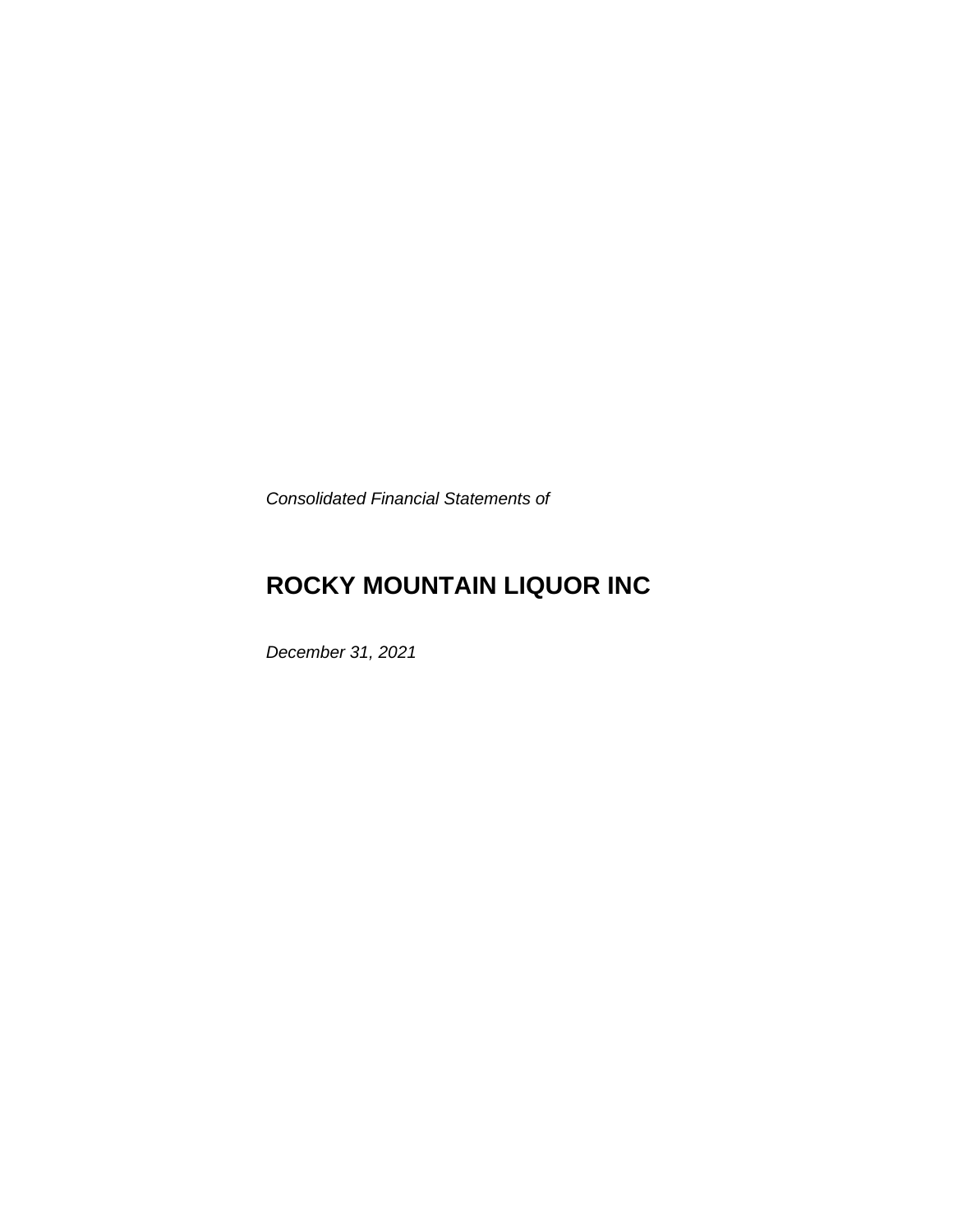# **TABLE OF CONTENTS**

|                                                            | <b>PAGE</b> |
|------------------------------------------------------------|-------------|
| Management's Responsibility                                |             |
| Auditors' Report                                           |             |
| <b>Consolidated Statements of Financial Position</b>       | 1           |
| Consolidated Statements of Changes in Shareholders' Equity | 2           |
| <b>Consolidated Statements of Comprehensive Loss</b>       | 3           |
| <b>Consolidated Statements of Cash Flows</b>               | 4           |
| Notes to the Consolidated Financial Statements             | $5 - 23$    |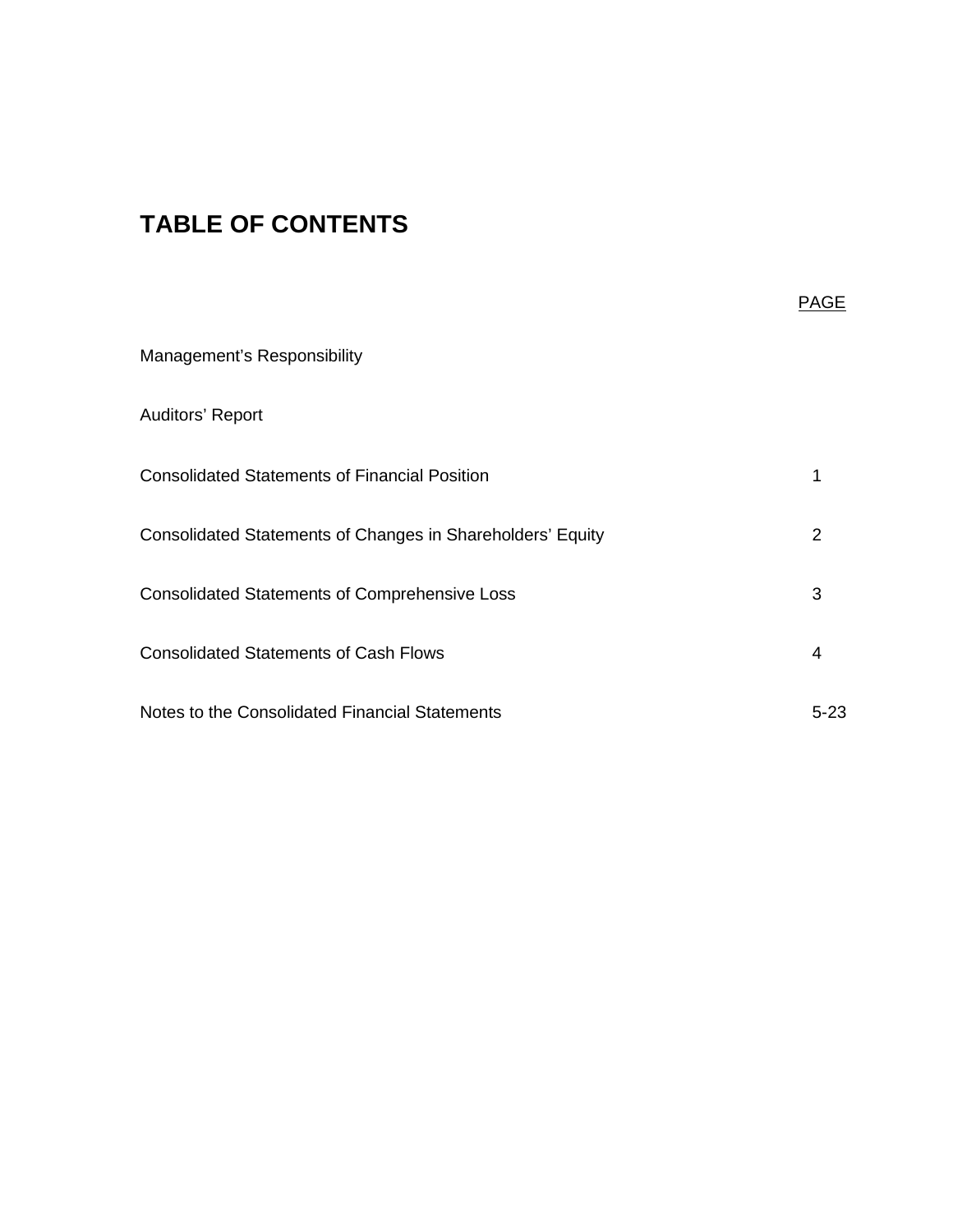To the Shareholders of Rocky Mountain Liquor Inc:

Management is responsible for the preparation and presentation of the accompanying consolidated financial statements, including responsibility for significant accounting judgments and estimates in accordance with International Financial Reporting Standards and ensuring that all information in the annual report is consistent with the statements. This responsibility includes selecting appropriate accounting principles and methods, and making decisions affecting the measurement of transactions in which objective judgment is required.

In discharging its responsibilities for the integrity and fairness of the consolidated financial statements, management designs and maintains the necessary accounting systems and related internal controls to provide reasonable assurance that transactions are authorized, assets are safeguarded and financial records are properly maintained to provide reliable information for the preparation of consolidated financial statements.

The Board of Directors is composed equally of members who are Directors or Officers of the Company. The Audit Committee is composed primarily of members who are Directors of the Company. The Board is responsible for overseeing management in the performance of its financial reporting responsibilities, and for approving the financial information included in the annual report. The Audit Committee has the responsibility of meeting with management and external auditors to discuss the internal controls over the financial reporting process, auditing matters and financial reporting issues. The Committee is also responsible for recommending the appointment of the Company's external auditors.

Grant Thornton LLP, an independent firm of Chartered Professional Accountants, is appointed by the shareholders to audit the consolidated financial statements and report directly to them; their report follows. The external auditors have full and free access to, and meet periodically and separately with, both the Committee and management to discuss their audit findings.

April 14, 2022

*"Scott Morrow" "Sarah Stelmack"* 

Chief Executive Officer Chief Financial Officer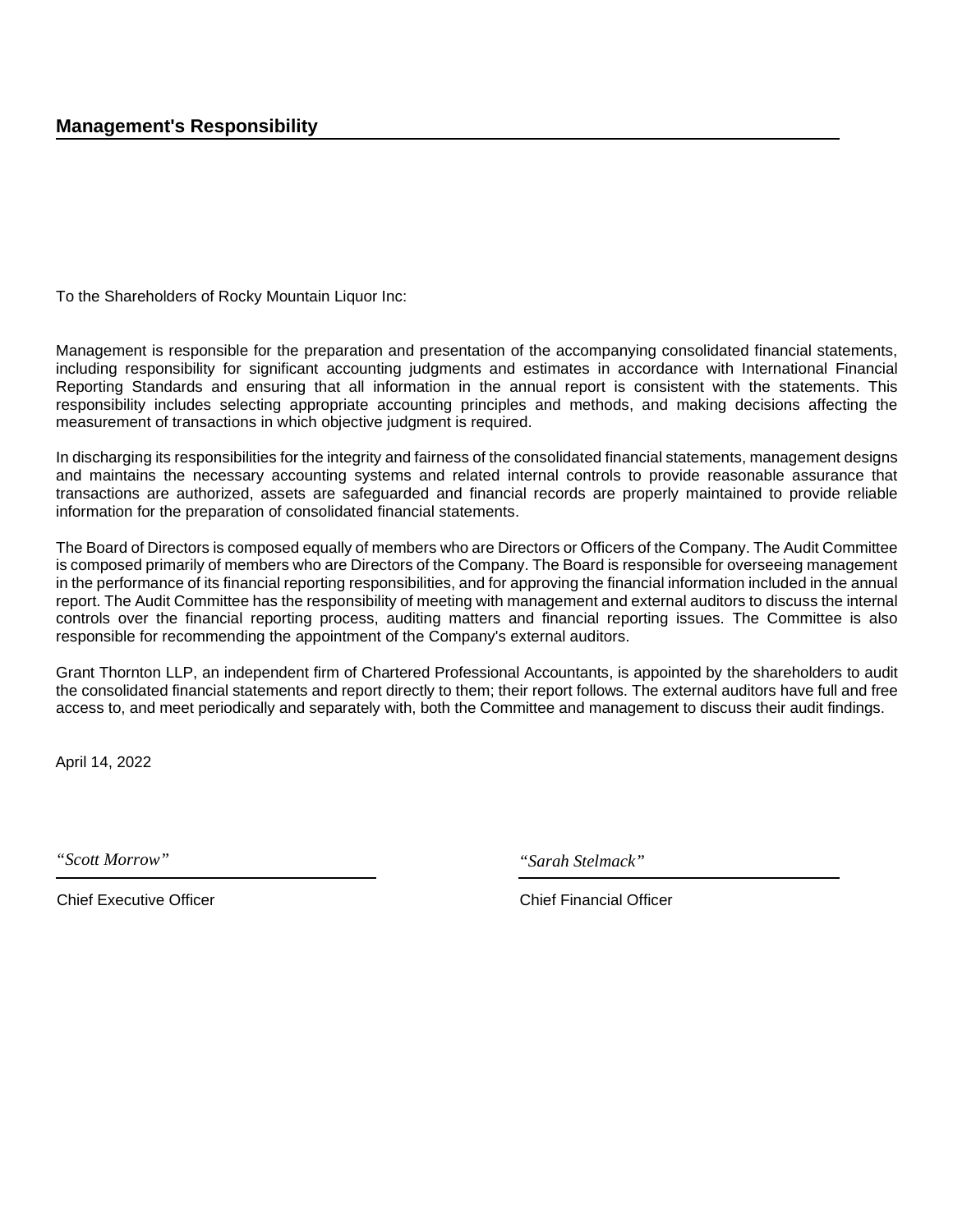

# Independent Auditor's Report

**Grant Thornton LLP** Suite 1600 333 Seymour Street Vancouver, BC V6B 0A4

T +1 604 687 2711 F +1 604 685 6569

To the Shareholders of

Rocky Mountain Liquor Inc.

#### **Opinion**

We have audited the consolidated financial statements of Rocky Mountain Liquor Inc. (the "Company") which comprise the consolidated statements of financial position as at December 31, 2021 and December 31, 2020 and the consolidated statements of comprehensive income, changes in shareholders' equity and cash flows for the years then ended, and notes to the consolidated financial statements, including a summary of significant accounting policies.

In our opinion, the accompanying consolidated financial statements, present fairly, in all material respects, the consolidated financial position of the Company as at December 31, 2021 and December 31, 2020, and its consolidated financial performance and its consolidated cash flows for the years then ended in accordance with International Financial Reporting Standards (IFRSs).

#### **Basis for Opinion**

We conducted our audit in accordance with Canadian generally accepted auditing standards. Our responsibilities under those standards are further described in the *Auditor's Responsibilities for the Audit of the Consolidated Financial Statements* section of our report. We are independent of the Company in accordance with the ethical requirements that are relevant to our audit of the consolidated financial statements in Canada, and we have fulfilled our other ethical responsibilities in accordance with these requirements. We believe that the audit evidence we have obtained is sufficient and appropriate to provide a basis for our opinion.

#### **Information Other than the Consolidated Financial Statements and Auditor's Report Thereon**

Management is responsible for the other information. The other information comprises the Management's Discussion and Analysis but does not include the consolidated financial statements and our auditor's report thereon.

Our opinion on the consolidated financial statements does not cover the other information and we do not and will not express any form of assurance conclusion thereon.

In connection with our audit of the consolidated financial statements, our responsibility is to read the other information and, in doing so, consider whether the other information is materially inconsistent with the consolidated financial statements or our knowledge obtained in the audit or otherwise appears to be materially misstated.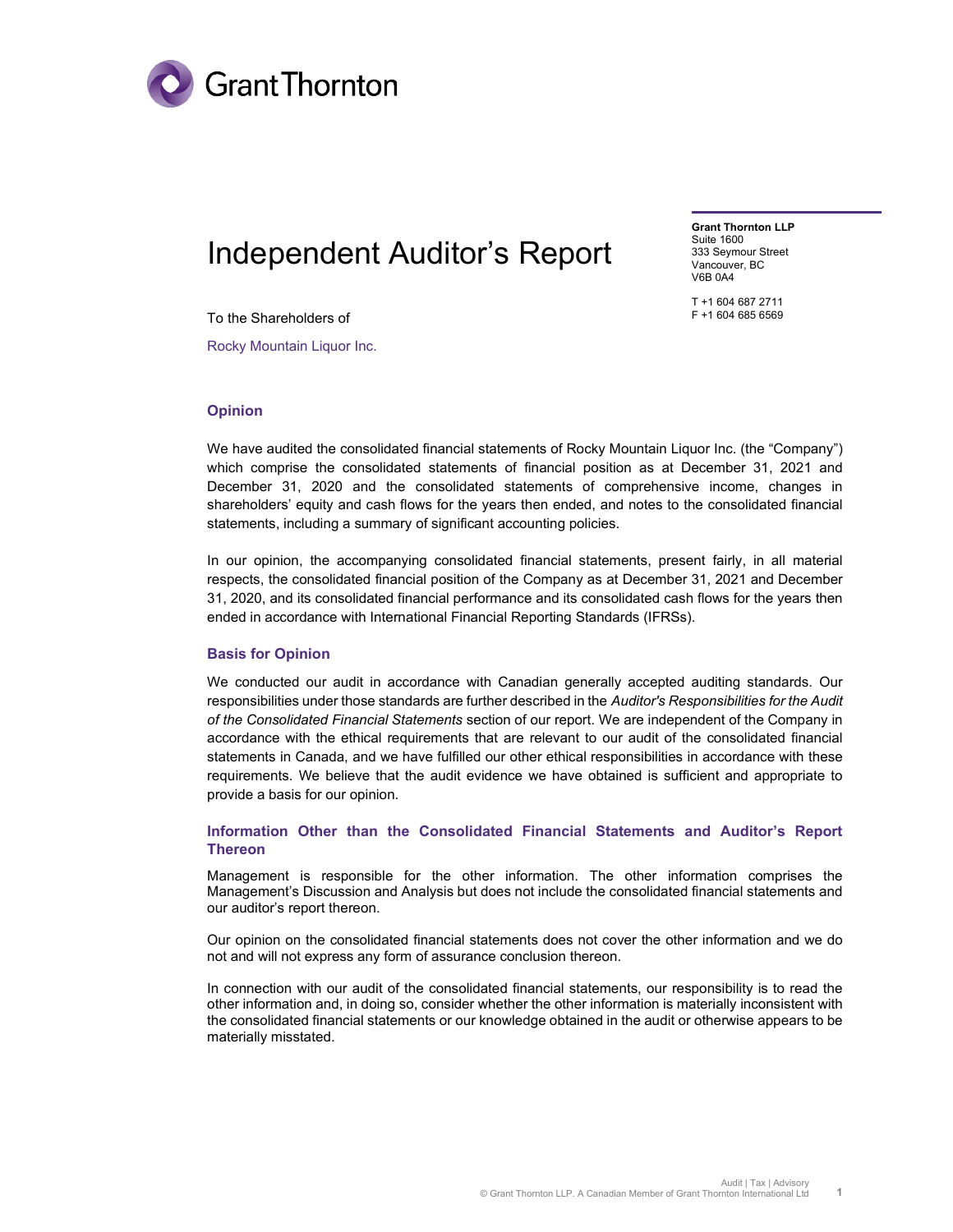

If, based on the work we have performed, we conclude that there is a material misstatement of this other information, we are required to report that fact. We have nothing to report in this regard.

#### **Responsibilities of Management and Those Charged with Governance for the Consolidated Financial Statements**

Management is responsible for the preparation and fair presentation of the consolidated financial statements in accordance with International Financial Reporting Standards (IFRSs), and for such internal control as management determines is necessary to enable the preparation of consolidated financial statements that are free from material misstatement, whether due to fraud or error.

In preparing the consolidated financial statements, management is responsible for assessing the Company's ability to continue as a going concern, disclosing, as applicable, matters related to going concern and using the going concern basis of accounting unless management either intends to liquidate the Company or to cease operations, or has no realistic alternative but to do so.

Those charged with governance are responsible for overseeing the Company's financial reporting process.

#### **Auditor's Responsibilities for the Audit of the Consolidated Financial Statements**

Our objectives are to obtain reasonable assurance about whether the consolidated financial statements as a whole are free from material misstatement, whether due to fraud or error, and to issue an auditor's report that includes our opinion. Reasonable assurance is a high level of assurance, but is not a guarantee that an audit conducted in accordance with Canadian generally accepted auditing standards will always detect a material misstatement when it exists. Misstatements can arise from fraud or error and are considered material if, individually or in the aggregate, they could reasonably be expected to influence the economic decisions of users taken on the basis of these consolidated financial statements.

As part of an audit in accordance with Canadian generally accepted auditing standards, we exercise professional judgment and maintain professional skepticism throughout the audit. We also:

- Identify and assess the risks of material misstatement of the consolidated financial statements, whether due to fraud or error, design and perform audit procedures responsive to those risks, and obtain audit evidence that is sufficient and appropriate to provide a basis for our opinion. The risk of not detecting a material misstatement resulting from fraud is higher than for one resulting from error, as fraud may involve collusion, forgery, intentional omissions, misrepresentations, or the override of internal control.
- Obtain an understanding of internal control relevant to the audit in order to design audit procedures that are appropriate in the circumstances, but not for the purpose of expressing an opinion on the effectiveness of the Company's internal control.
- Evaluate the appropriateness of accounting policies used and the reasonableness of accounting estimates and related disclosures made by management.
- Conclude on the appropriateness of management's use of the going concern basis of accounting and, based on the audit evidence obtained, whether a material uncertainty exists related to events or conditions that may cast significant doubt on the Company's ability to continue as a going concern. If we conclude that a material uncertainty exists, we are required to draw attention in our auditor's report to the related disclosures in the consolidated financial statements or, if such disclosures are inadequate, to modify our opinion. Our conclusions are based on the audit evidence obtained up to the date of our auditor's report. However, future events or conditions may cause the Company to cease to continue as a going concern.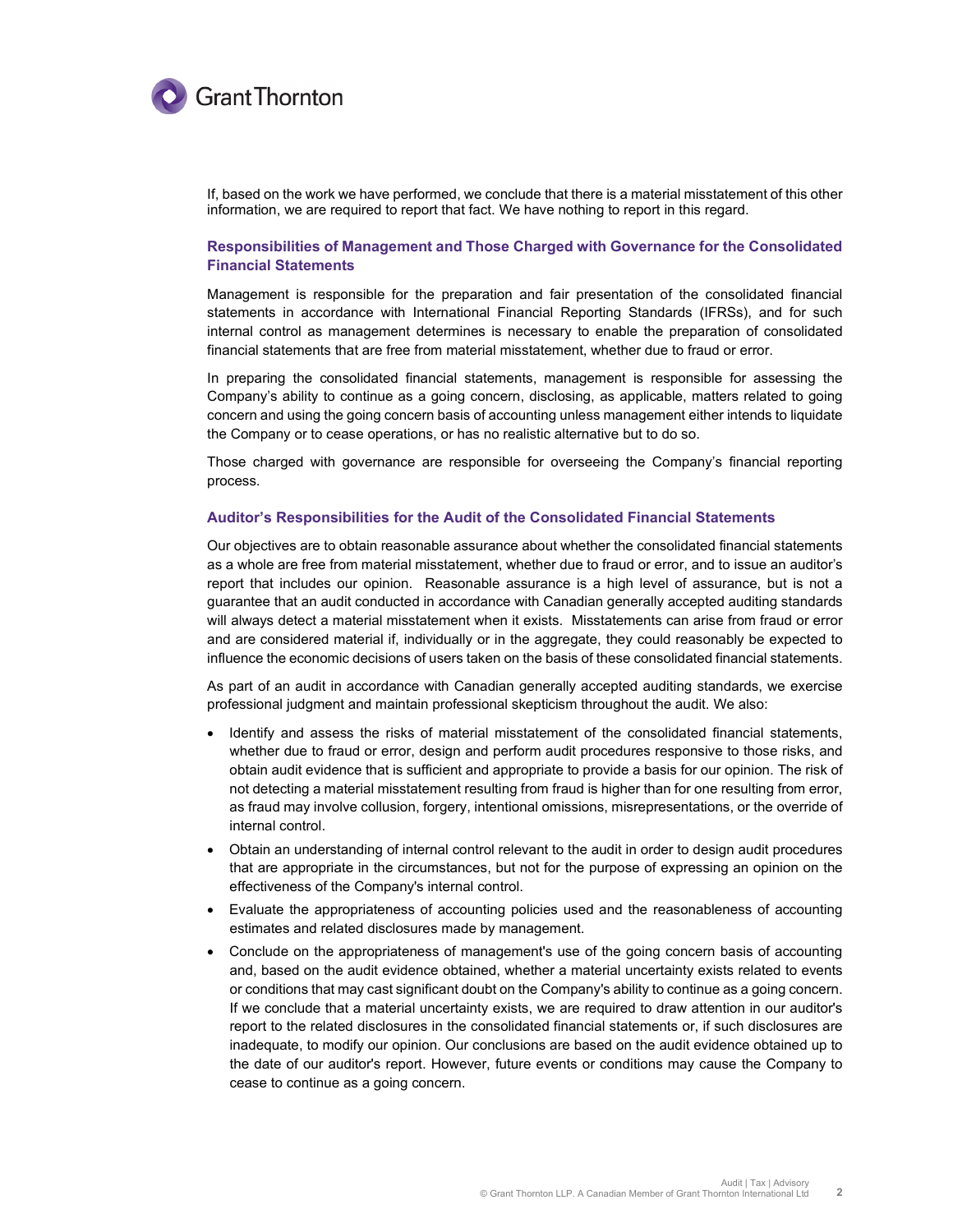

- Evaluate the overall presentation, structure and content of the consolidated financial statements, including the disclosures, and whether the consolidated financial statements represent the underlying transactions and events in a manner that achieves fair presentation.
- Obtain sufficient appropriate audit evidence regarding the financial information of the entities or business activities within the Company to express an opinion on the consolidated financial statements. We are responsible for the direction, supervision and performance of the group audit. We remain solely responsible for our audit opinion.

We communicate with those charged with governance regarding, among other matters, the planned scope and timing of the audit and significant audit findings, including any significant deficiencies in internal control that we identify during our audit.

We also provide those charged with governance with a statement that we have complied with relevant ethical requirements regarding independence, and to communicate with them all relationships and other matters that may reasonably be thought to bear on our independence, and where applicable, related safeguards.

The engagement partner on the audit resulting in this independent auditor's report is Alex Lau.

Grant Thouton LLP

Vancouver, Canada

April 14, 2022 Chartered Professional Accountants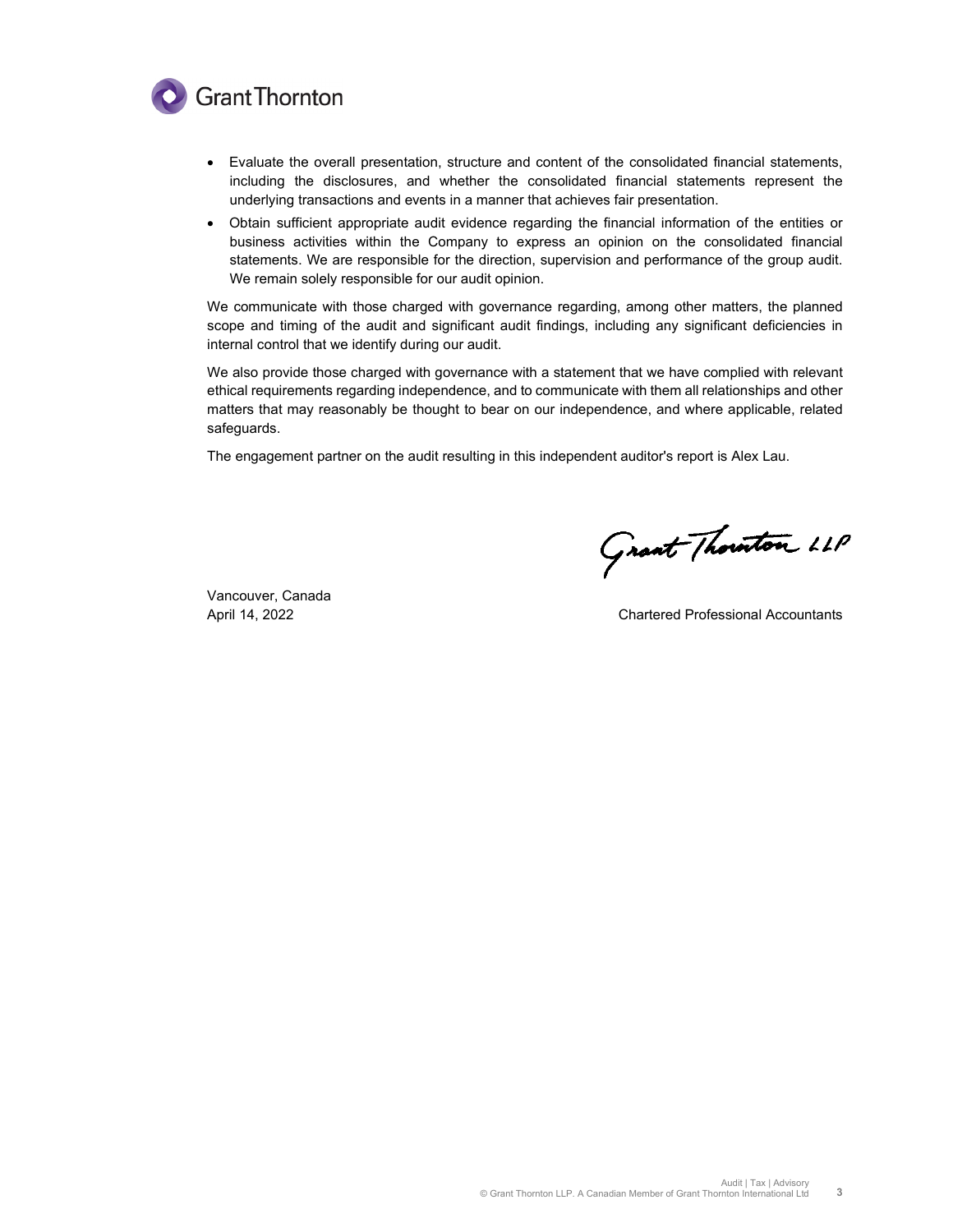**Consolidated Statements of Financial Position**

|                                          |                | Dec 31, 2021 | Dec 31, 2020  |
|------------------------------------------|----------------|--------------|---------------|
| As at                                    | <b>Note</b>    | \$           | \$            |
| <b>ASSETS</b>                            |                |              |               |
| <b>CURRENT</b>                           |                |              |               |
| Cash and cash equivalents                |                | 118,015      | 146,992       |
| Accounts receivable                      |                | 433,401      | 438,200       |
| Inventory                                |                | 4,951,276    | 4,797,145     |
| Prepaid expenses and deposits            |                | 168,647      | 121,994       |
|                                          |                | 5,671,339    | 5,504,331     |
| NON-CURRENT                              |                |              |               |
| PROPERTY AND EQUIPMENT                   | 6              | 1,423,661    | 1,559,727     |
| <b>GOODWILL</b>                          | $\overline{7}$ | 6,215,410    | 6,215,410     |
| DEFERRED TAX ASSETS                      | $\mathsf 9$    | 196,373      |               |
| RIGHT-OF-USE ASSETS                      | 14             | 12,449,339   | 13,508,198    |
|                                          |                | 25,956,122   | 26,787,666    |
| <b>LIABILITIES</b>                       |                |              |               |
| <b>CURRENT</b>                           |                |              |               |
| Accounts payable and accrued liabilities |                | 595,710      | 554,186       |
| Goods and services tax payable           |                | 57,164       | 80,380        |
| Operating facility                       | 8              | 1,861,671    | 2,257,731     |
| Current portion of bank loan             | 8              | 815,388      | 2,950,000     |
| Current portion of lease liabilities     | 14             | 1,481,750    | 1,551,951     |
|                                          |                | 4,811,683    | 7,394,248     |
| NON-CURRENT                              |                |              |               |
| <b>BANK LOAN</b>                         | 8              | 1,387,751    |               |
| <b>LEASE LIABILITIES</b>                 | 14             | 11,607,084   | 12,386,479    |
|                                          |                | 17,806,518   | 19,780,727    |
| <b>SHAREHOLDERS' EQUITY</b>              |                |              |               |
| Share capital                            | 10             | 7,377,311    | 7,377,311     |
| Contributed surplus                      | 11             | 1,014,911    | 1,014,911     |
| <b>Accumulated deficit</b>               |                | (242, 618)   | (1, 385, 283) |
|                                          |                | 8,149,604    | 7,006,939     |
|                                          |                | 25,956,122   | 26,787,666    |

*The accompanying notes form an integral part of these consolidated financial statements* Approved on behalf of the board:

**Peter J. Byrne** *Robert Normandeau* **Chair, Board of Directors Chair, Audit Committee**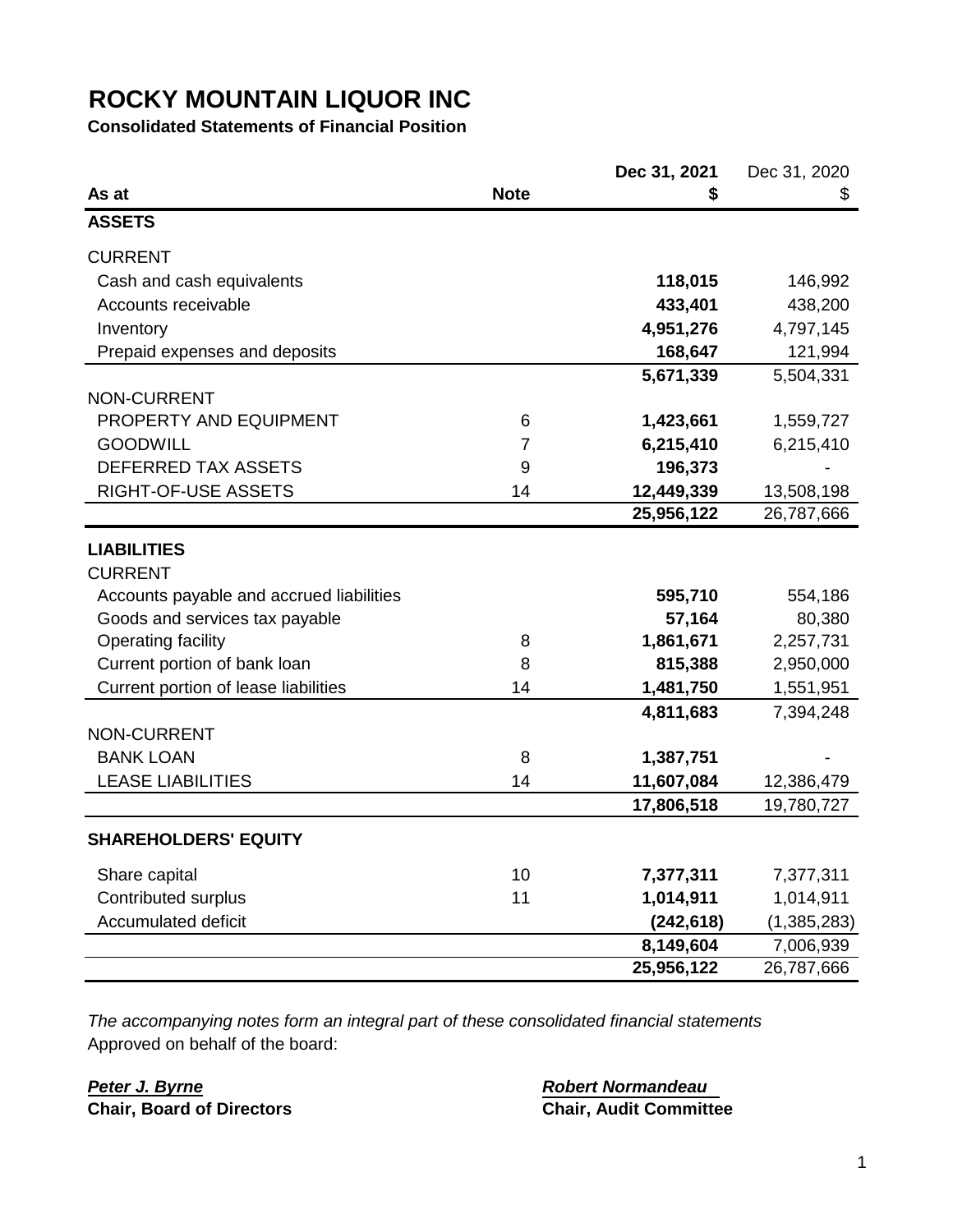**Consolidated Statements of Changes in Shareholders' Equity**

|                                       | <b>Share</b><br>capital | <b>Contributed</b><br>surplus | <b>Accumulated</b><br>deficit | Total<br>\$ |
|---------------------------------------|-------------------------|-------------------------------|-------------------------------|-------------|
| Balance at Dec 31, 2019               | 7,377,311               | 1,014,911                     | (2,905,888)                   | 5,486,334   |
| Net comprehensive income for the year | ۰                       |                               | 1.520.605                     | 1,520,605   |
| Balance at Dec 31, 2020               | 7,377,311               | 1.014.911                     | (1,385,283)                   | 7,006,939   |
| Net comprehensive income for the year |                         |                               | 1,142,665                     | 1,142,665   |
| Balance at Dec 31, 2021               | 7,377,311               | 1.014.911                     | (242, 618)                    | 8.149.604   |

*The accompanying notes form an integral part of these consolidated financial statements*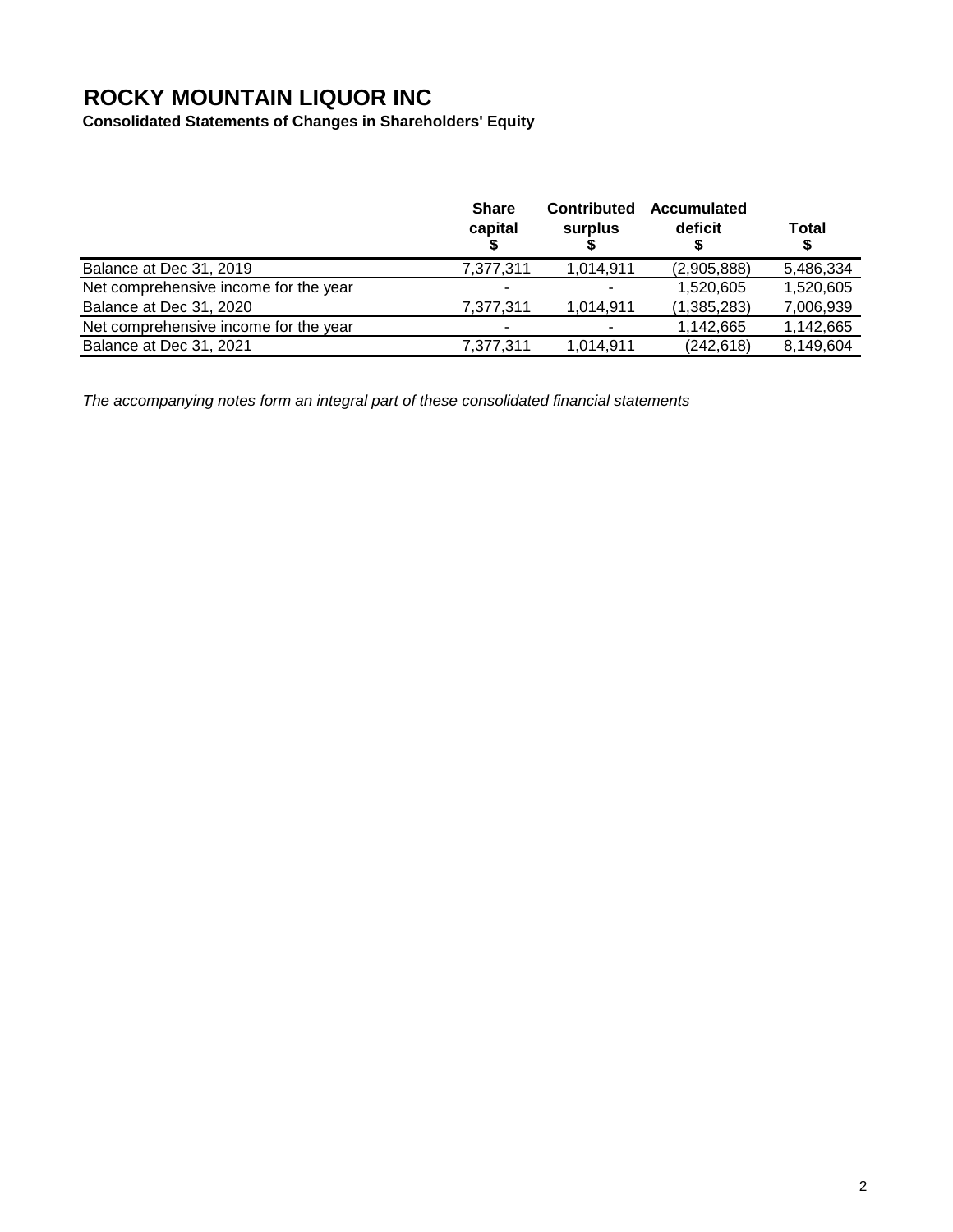**Consolidated Statements of Comprehensive Income**

|                                                         |             | Year ended   | Year ended   |
|---------------------------------------------------------|-------------|--------------|--------------|
|                                                         |             | Dec 31, 2021 | Dec 31, 2020 |
|                                                         | <b>Note</b> | \$           | \$           |
| <b>SALES</b>                                            |             | 44,789,043   | 48,428,493   |
| COST OF SALES                                           | 4           | 34,739,994   | 37,543,209   |
|                                                         |             | 10,049,049   | 10,885,284   |
| OPERATING AND ADMINISTRATIVE EXPENSES                   |             | 6,777,507    | 6,788,829    |
| <b>INCOME FROM OPERATIONS</b>                           |             | 3,271,542    | 4,096,455    |
| PROPERTY AND EQUIPTMENT DEPRECIATION                    | 6           | 276,033      | 318,948      |
| RIGHT-OF-USE ASSETS DEPRECIATION                        | 14          | 1,075,953    | 1,139,645    |
| <b>FINANCE COSTS ON LEASE LIABILITIES</b>               | 14          | 703,740      | 626,305      |
| OTHER EXPENSES (INCOME)                                 |             |              |              |
| Finance costs                                           |             | 258,742      | 407,751      |
| Loss on disposal of property and equipment and goodwill |             | 7,958        | 46,487       |
| Store closure expenses                                  |             | 2,835        | 37,975       |
| Other income                                            |             | (11)         | (1,261)      |
|                                                         |             | 2,325,250    | 2,575,850    |
| <b>INCOME BEFORE TAX</b>                                |             | 946,292      | 1,520,605    |
| DEFERRED INCOME TAX RECOVERY                            | 9           | 196,373      |              |
| NET COMPREHENSIVE INCOME                                |             | 1,142,665    | 1,520,605    |
| Basic income per share                                  | 13          | 0.02         | 0.03         |
| Diluted income per share                                | 13          | 0.02         | 0.03         |
| Weighted average number of shares - basic               |             | 47,489,937   | 47,489,937   |
| Weighted average number of shares - diluted             |             | 47.489.937   | 47,489,937   |

*The accompanying notes form an integral part of these consolidated financial statements*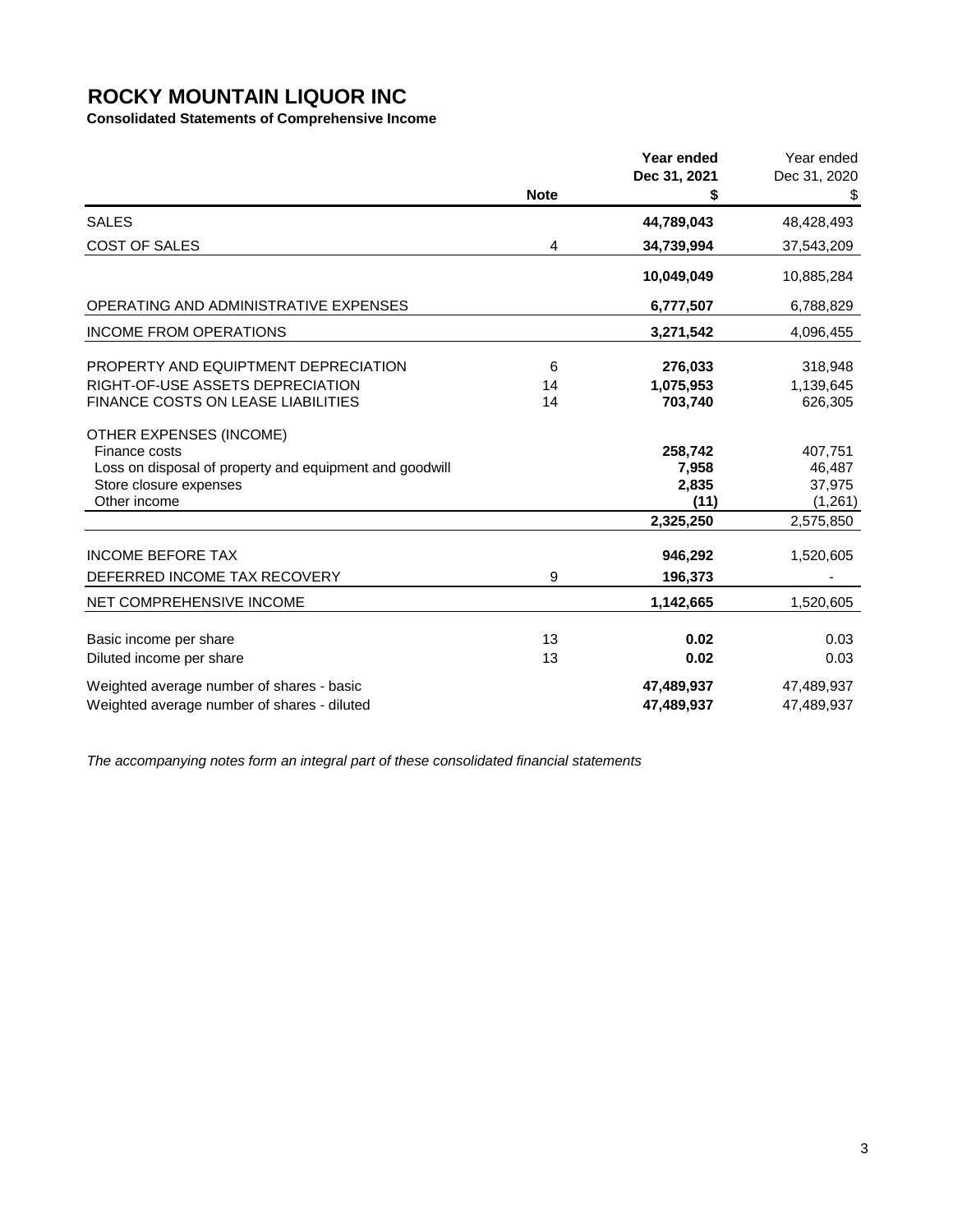**Consolidated Statements of Cash Flows**

|                                                         |             | Year ended    | Year ended   |
|---------------------------------------------------------|-------------|---------------|--------------|
|                                                         |             | Dec 31, 2021  | Dec 31, 2020 |
|                                                         | <b>Note</b> | \$            | \$           |
| <b>OPERATING ACTIVITIES</b>                             |             |               |              |
| Net comprehensive income                                |             | 1,142,665     | 1,520,605    |
| Items not affecting cash                                |             |               |              |
| Property and equipment depreciation                     | 6           | 276,033       | 318,948      |
| Loss on disposal of property and equipment and goodwill |             | 7,958         | 46,487       |
| Deferred tax asset                                      | 9           | (196, 373)    |              |
| Right-of-use assets depreciation                        | 14          | 1,075,953     | 1,139,645    |
| Finance costs on lease liabilities                      | 14          | 703,740       | 626,305      |
| Changes in non-cash working capital                     | 15          | (177, 677)    | 438,575      |
| Cash flow from operating activities                     |             | 2,832,299     | 4,090,565    |
| <b>INVESTING ACTIVITIES</b>                             |             |               |              |
| Purchase of property and equipment                      | 6           | (147, 925)    | (60, 769)    |
| Proceeds on disposal of property and equipment          |             |               | 141,484      |
| Cash flow (used in) from investing activities           |             | (147, 925)    | 80,715       |
|                                                         |             |               |              |
| <b>FINANCING ACTIVITIES</b>                             |             |               |              |
| Repayment of loans receivable                           |             |               | 29,807       |
| Repayments of operating facility and bank loan          | 8           | (1, 142, 921) | (2,647,159)  |
| Lease payments                                          | 14          | (1,570,430)   | (1,660,155)  |
| Cash flow (used in) financing activities                |             | (2,713,351)   | (4,277,507)  |
| (DECREASE) INCREASE IN CASH                             |             | (28, 977)     | (106, 227)   |
| CASH AND CASH EQUIVALENTS - BEGINNING OF YEAR           |             | 146,992       | 253,219      |
| CASH AND CASH EQUIVALENTS - END OF YEAR                 |             | 118,015       | 146,992      |
| CASH FLOWS SUPPLEMENTARY INFORMATION                    |             |               |              |
| Interest paid<br>Income taxes paid                      |             | 258,742       | 407,300      |

*The accompanying notes form an integral part of these consolidated financial statements*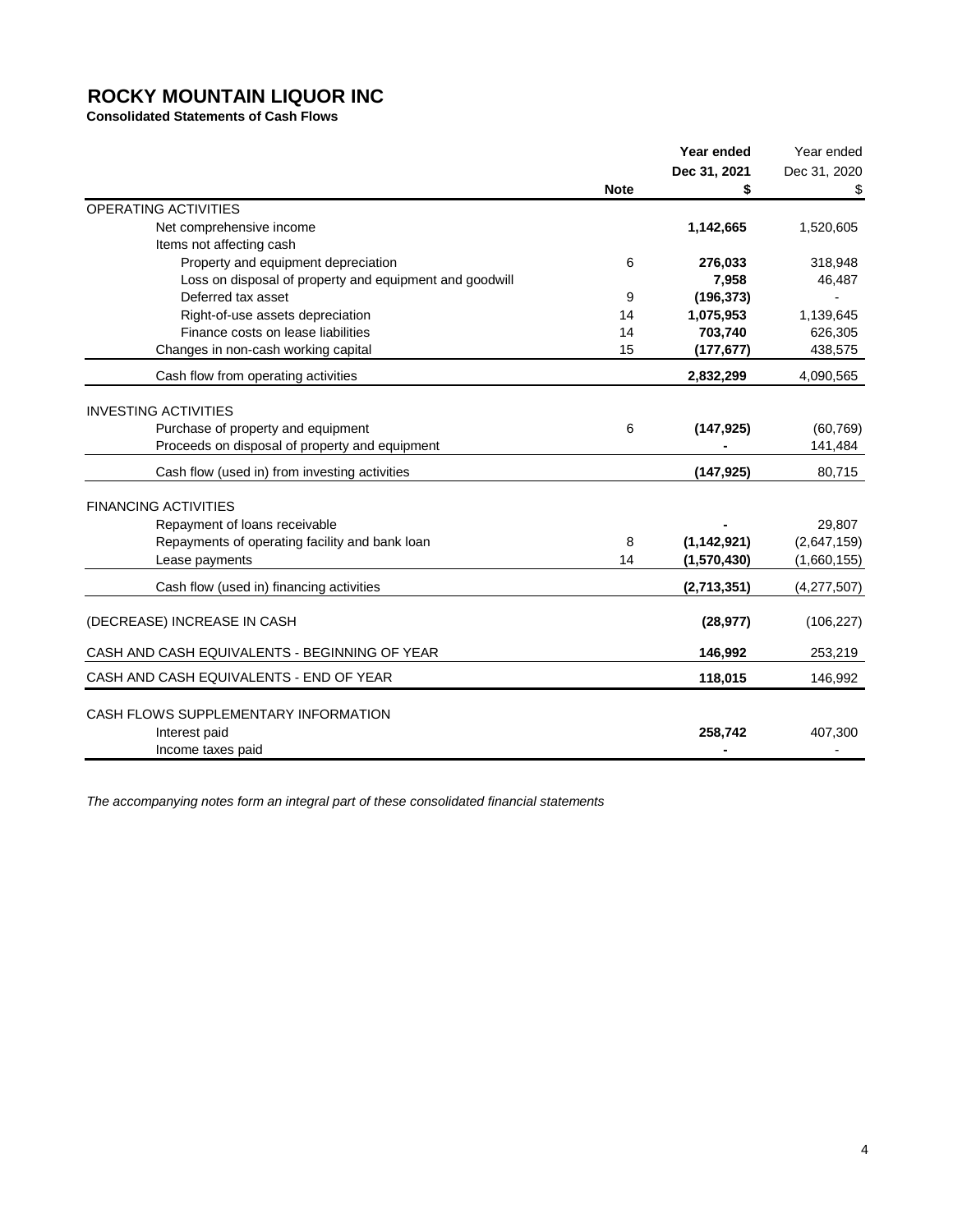#### 1. NATURE OF OPERATIONS

Rocky Mountain Liquor Inc. ("Rocky Mountain Liquor" or "RML") is incorporated under the Canada Business Corporations Act, and is a tier one issuer with its common shares listed on the TSX Venture Exchange (under the symbol "RUM"). The Company's registered corporate office is located at 11478 149 Street, Edmonton, Alberta, T5M 1W7.

Rocky Mountain Liquor is the parent to a wholly owned subsidiary, Andersons Liquor Inc. ("Andersons"), acquired through a reverse takeover ("RTO") on Dec 1, 2008.

As at Dec 31, 2021 Andersons operated 26 retail liquor stores in Alberta, selling beer, wine, spirits, ready to drink products, as well as ancillary items such as juice, ice, soft drinks and giftware.

These consolidated financial statements have been approved for issue by the Board of Directors on Apr 14, 2022.

#### 2. SUMMARY OF SIGNIFICANT ACCOUNTING POLICIES

#### Statement of compliance

The consolidated financial statements have been prepared in accordance with International Financial Reporting Standards ("IFRS") as issued by the International Accounting Standards Board ("IASB") and interpretations of the International Financial Reporting Interpretations Committee ("IFRIC").

#### Basis of preparation

The consolidated financial statements have been prepared on the historical cost basis except where otherwise specified.

#### Basis of consolidation

The consolidated financial statements include the accounts of Rocky Mountain Liquor and its wholly owned subsidiary, Andersons, resulting in the consolidated entity (the "Company"). Inter-company balances and transactions and any unrealized earnings and expenses arising from inter-company transactions are eliminated in preparing the consolidated financial statements.

#### Functional and presentation currency

The consolidated financial statements are presented in Canadian dollars, which is the Company's functional currency.

#### Critical accounting judgments estimates and assumptions

The preparation of these consolidated financial statements, in conformity with IFRS, requires management to make judgments, estimates and assumptions that affect the reported amount of assets and liabilities, disclosure of contingent assets and liabilities at the date of the financial statements and the reported amounts of revenues and expenses during the period. Uncertainties about these assumptions and estimates could result in outcomes that would require a material adjustment to the carrying amount of the asset or liability affected in the future. Estimates are reviewed on an ongoing basis. Revisions to accounting estimates are recognized in the period in which the estimates are revised and in any future periods affected.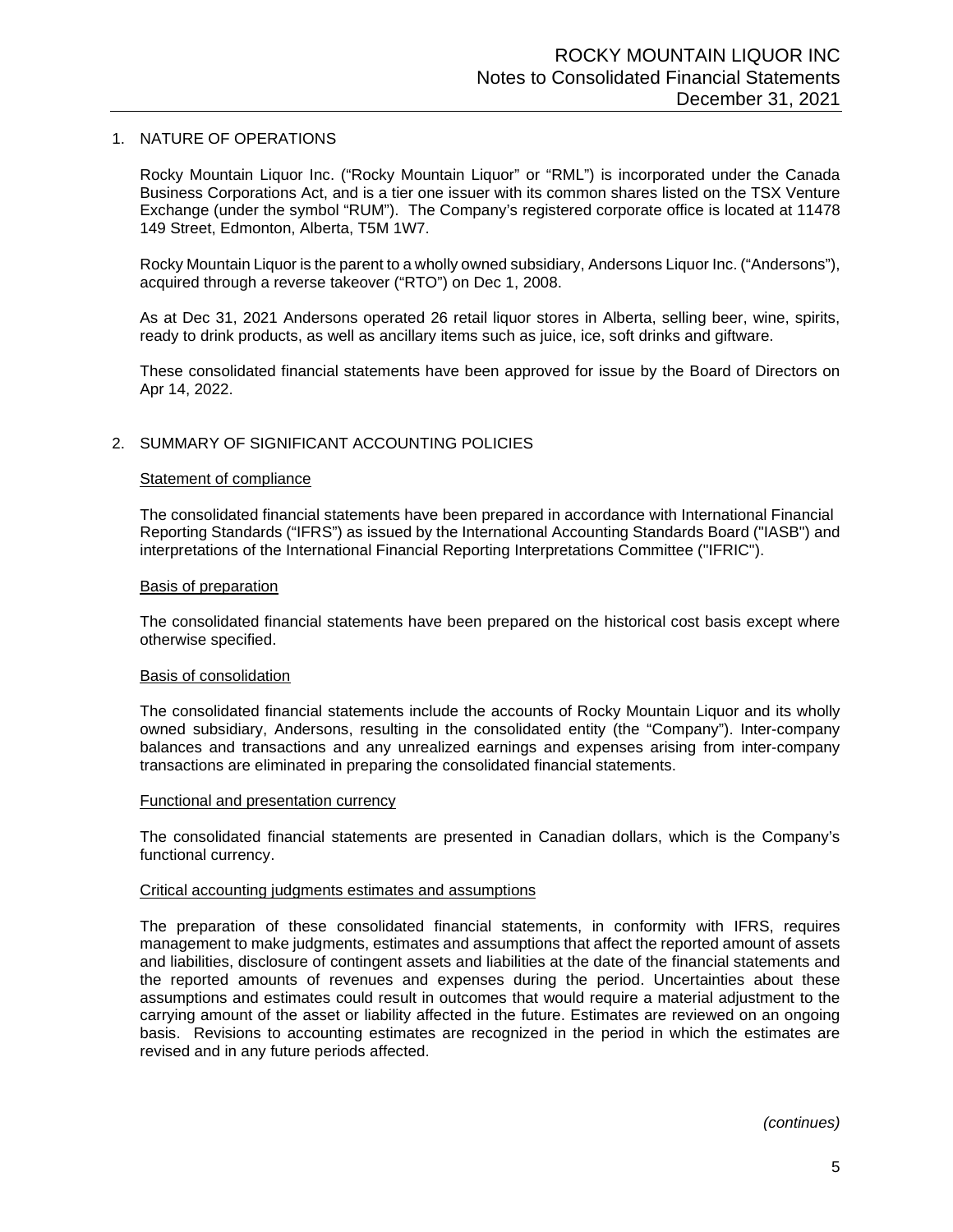Estimates are reviewed on an ongoing basis. Revisions to accounting estimates are recognized in the period in which the estimates are revised and in any future periods affected.

Significant areas of estimation uncertainty and critical judgments in applying accounting policies that have the most significant effect on the amount recognized in the consolidated financial statements are discussed below.

#### *Estimates*

#### *Impact of COVID-19 Pandemic*

The spread of COVID-19 throughout 2020 and 2021 has resulted in governments worldwide enacting emergency measures to combat the spread of the virus. These measures, which include the implementation of travel bans, self-imposed quarantine periods and social distancing, may cause material disruption to businesses globally resulting in an economic slowdown, higher inflation and supply and demand issues.

The novel coronavirus pandemic has had an impact on the Company. The Company's financial results in 2020 showed increased sales, driven by increased demand for liquor retail products following the onset of the crisis as a result of consumers turning to liquor retailers in lieu of licensed establishments. 2021 sales have reduced from 2020 as a result of the re-opening of licensed establishments but remain higher than 2019. The full economic impact the pandemic will have on the Company, its judgements and estimates remain uncertain and are dependent on the severity and duration of the virus. In Alberta, liquor retail was immediately recognized as an essential business and has not experienced compulsory closure as a result of the COVID-19. For the year ended Dec 31, 2021, all locations remained open and operational.

#### *Inventory*

Management has estimated the value of inventory based upon their assessment of the net realizable amount less selling costs. No inventory has been identified as requiring a write down.

#### *Taxation*

Provisions for taxes are made using the best estimate of the amount expected to be paid based on a qualitative assessment of all relevant factors. The Company reviews the adequacy of these provisions at the end of the reporting period. However, it is possible that at some future date an additional liability could result from audits by taxing authorities. Where the final outcome of these taxrelated matters is different from the amounts that were initially recorded, such differences will affect the tax provisions in the period in which such determination is made.

Assumptions underlying the composition of deferred tax assets and liabilities include estimates of future results of operations and the timing of reversal of temporary differences as well as the tax rates and laws in place at the time of the expected reversal. The determination of the recoverability of deferred tax assets requires management to make judgements related to the assessment of management's planned implementation of tax strategies and its future ability to be realized.

#### *Impairment of goodwill*

The Company reviews goodwill at least annually, and when there is any indication that the asset may be impaired. The recoverable amounts of cash-generating units ("CGU") have been determined, where applicable using discounted cash flow models that require assumptions about future cash flows, earning multiples of stores, EBITDA projections and discount rates. Refer to note 8 for further details regarding estimation of recoverable amounts.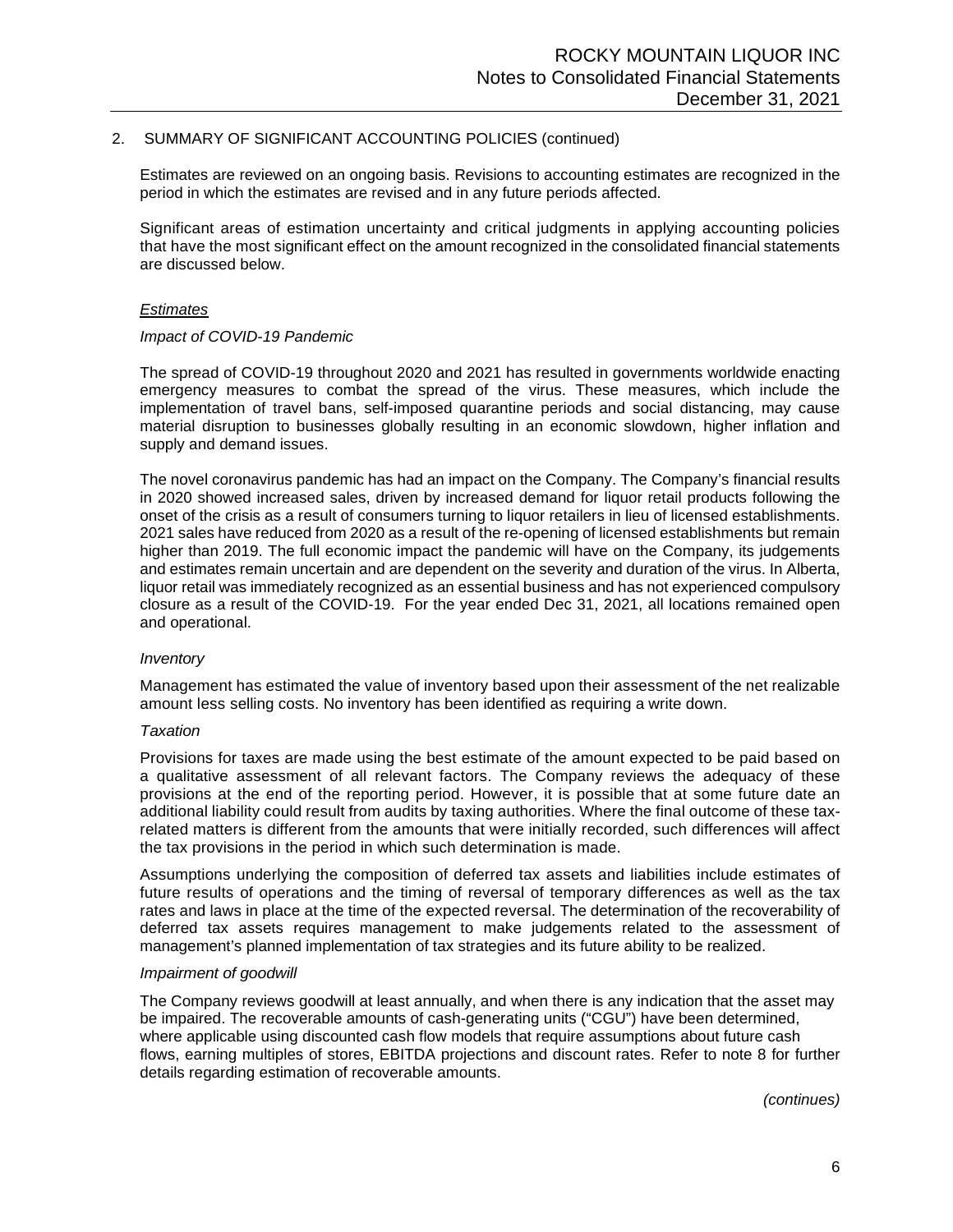#### *Useful lives of property and equipment*

Management has estimated the useful lives of property and equipment based on its assumption of the time frame in which these assets will be used by the Company. These assumptions may differ from actual life of the assets.

#### *Leases*

The Company estimates the incremental borrowing rate used to measure the lease liability for each lease contract. This includes estimation in determining the asset-specific security impact. There is also estimation uncertainty arising from certain leases containing variable lease terms that are linked to operational results or an index or rate.

#### *Judgments*

#### *Debt Modification*

The Company uses judgement to determined if a change in financing terms in its credit facility agreement with TD is a substantial modification of terms of an existing liability or an extinguishment of the original financial liability and would require the recognition of a new liability. It is assumed that the terms are substantially different if the discounted present value of the cash flows under the new terms, including any fees paid net of any fees received and discounted using the original effective interest rate is at least 10 per cent different from the discounted present value of the remaining cash flows of the original financial liability. If the modification is not substantial, the difference between: (1) the carrying amount of the liability before the modification; and (2) the present value of the cash flows after modification is recognised in profit or loss as the modification gain or loss within other gains and losses.

#### *Cash-generating units* ("CGUs")

The determination of CGUs was based on management's judgment and was determined to be each retail location based on their independent cash inflows for non-financial assets other than goodwill. For the purposes of goodwill testing, management assesses goodwill as one group of CGUs as the synergies of multiple locations operating under a common regulatory environment are realized across all related retail locations.

#### *Provisions*

Provisions are recognized when the Company has a present legal or constructive obligation as a result of a past event, it is probable that an outflow of economic resources will be required from the Company and amounts can be estimated reliably. The timing or amount of the outflow may still be uncertain. Restructuring provisions are recognized only if a detailed formal plan for the restructuring exists and management has either communicated the plan's main features to those affected or started implementation. Provisions are not recognized for future operating losses. Provisions are measured at the estimated expenditure required to settle the present obligation, based on the most reliable evidence available at the reporting date, including the risks and uncertainties associated with the present obligation. Where there are a number of similar obligations, the likelihood that an outflow will be required in settlement is determined by considering the class of obligations as a whole. Provisions are discounted to their present values, where the time value of money is material. Any reimbursement that the Company is virtually certain to collect from a third party with respect to the obligation is recognized as a separate asset. However, this asset may not exceed the amount of the related provision.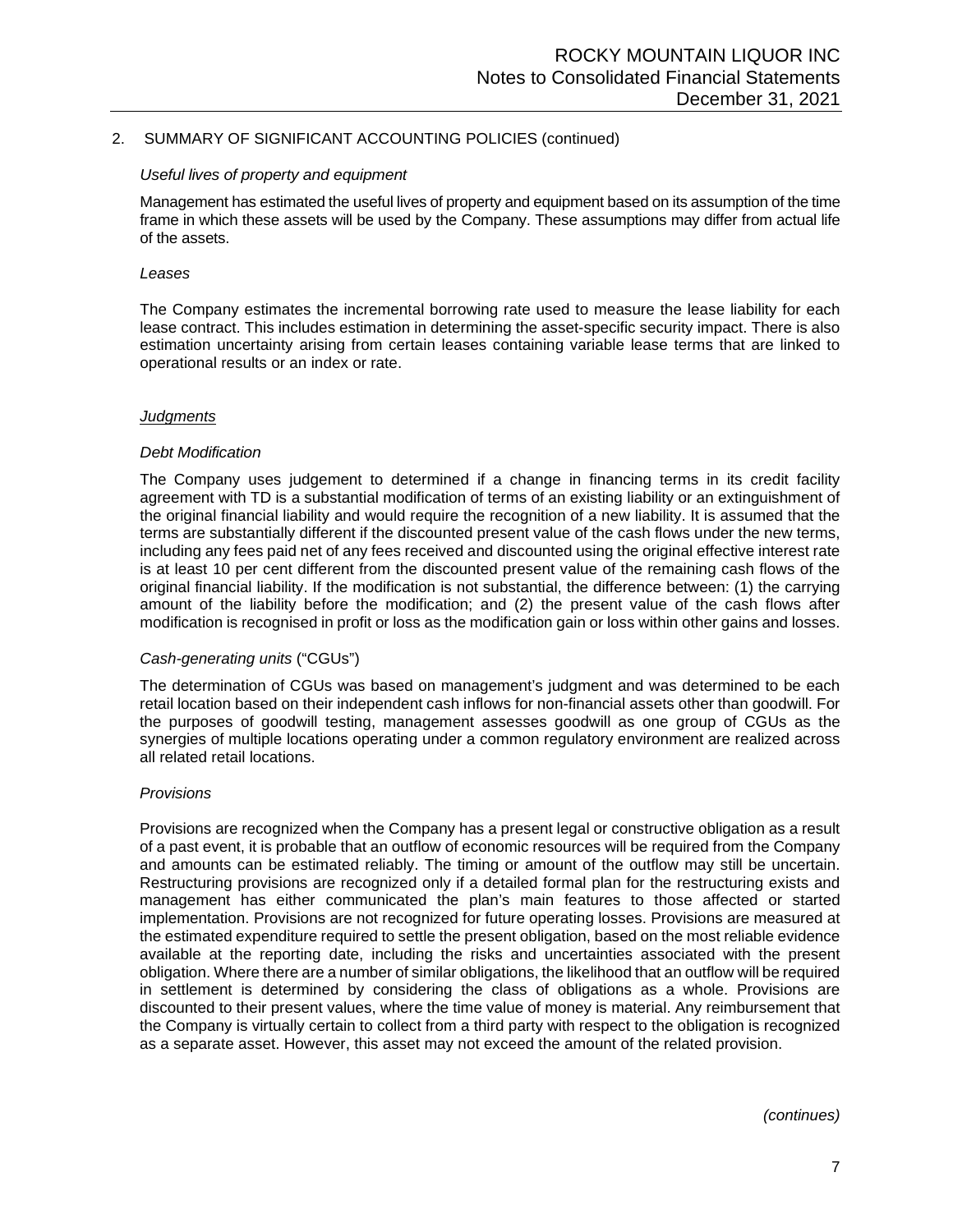#### *Significant accounting policies*

#### *Revenue recognition*

Revenue from the sale of goods is generated through retail and licensee sales and recognized at the point of sale to customers, net of discounts. The amount of revenue recognized is adjusted for expected returns which are estimated based on historical data. Revenue is recognized when all of the following conditions are met:

- a contract is created between two parties,
- rights relating to the transfer of goods is identified,
- payment terms for the goods are identified,
- the contract has commercial substance and
- it is probable the Company will collect payment for exchange of goods.

#### *Cash and cash equivalents*

Cash and cash equivalents consist of cash on hand, bank accounts.

#### *Inventory*

Inventory consists primarily of liquor and related merchandise for resale and is valued at the lower of cost and net realizable value. Cost is based on purchase price plus freight on a first-in, first out basis, and net realizable value is the estimated selling price less applicable selling costs.

#### *Property and equipment*

Property and equipment is stated at cost, less accumulated depreciation and accumulated impairment losses. The initial cost of an asset comprises its purchase price or construction cost, any costs directly attributable to bringing the asset into operation, the initial estimate of any decommissioning obligation, if any, and, for qualifying assets, borrowing costs. The purchase price or construction cost is the aggregate amount paid and the fair value of any other consideration given to acquire the asset. Repairs and maintenance comprise the cost of replacement assets or parts of assets, inspection costs and overhaul costs. These costs are expensed as incurred when they are determined not to add life to the asset.

Property and equipment is depreciated over estimated useful lives at the following rates and methods:

| <b>Buildings</b>       | 4%                            | declining balance method |
|------------------------|-------------------------------|--------------------------|
| Computer equipment     | 30%                           | declining balance method |
| Computer software      | 100%                          | declining balance method |
| Furniture and fixtures | 20%                           | declining balance method |
| Motor vehicles         | 30%                           | declining balance method |
| Leasehold improvements | lease term and<br>one renewal | straight line method     |

An item of property and equipment is derecognized upon disposal or when no future economic benefits are expected to arise from the continued use of the asset. Any gain or loss arising on derecognition of the asset (calculated as the difference between the net disposal proceeds and the carrying amount of the item) is included in the profit or loss in the period the item is derecognized.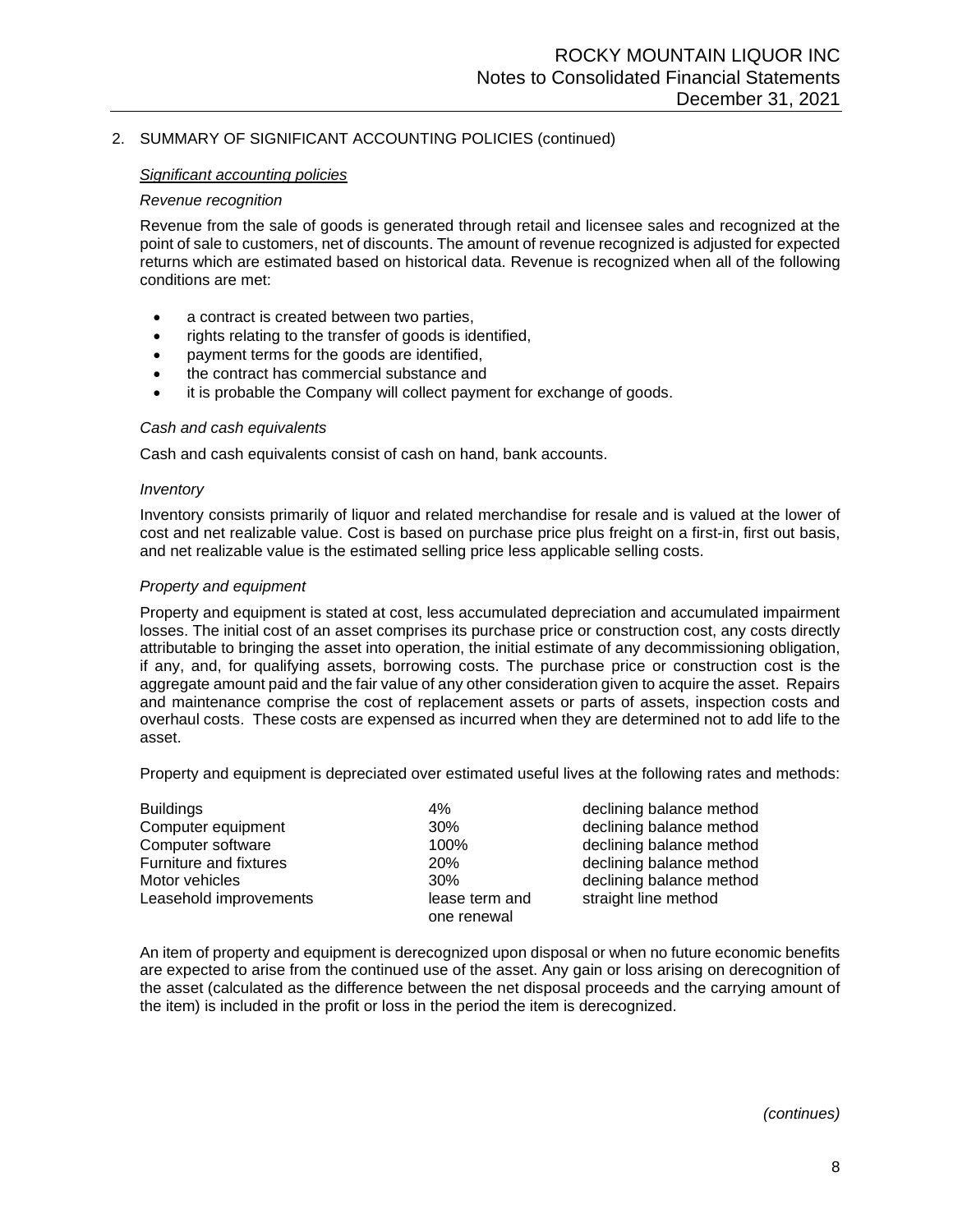#### *Impairment of non-financial assets*

At the end of each reporting period, the Company reviews the carrying amounts of its non-financial assets to determine whether there is any indication that those assets have suffered an impairment loss. If any such indication exists, the recoverable amount of the asset is estimated in order to determine the extent of the impairment loss (if any). Where it is not possible to estimate the recoverable amount of an individual asset, the Company estimates the recoverable amount of the CGU to which the asset belongs. Where a reasonable and consistent basis of allocation can be identified, corporate assets are also allocated to individual CGU, or otherwise they are allocated to the smallest group of CGU's for which a reasonable and consistent allocation basis can be identified.

Recoverable amount of an asset or CGU is the higher of fair value less costs of disposal (" FVLCD") or value in use. FVLCD is based on the best information available to reflect the amount that could be obtained from the disposal of the CGU in an arms length transaction with a third party, net of estimates of costs of disposal. In assessing value in use, the estimated future cash flows are discounted to their present value using a pre-tax discount rate that reflects current market assessments of the time value of money and the risks specific to the asset for which the estimates of future cash flows have not been adjusted.

If the recoverable amount of an asset (or CGU) is estimated to be less than its carrying amount, the carrying amount of the asset (or CGU) is reduced to its recoverable amount. An impairment loss is recognized immediately in profit or loss.

Where an impairment loss subsequently reverses, the carrying amount of the asset (or CGU) is increased to the revised estimate of its recoverable amount, to the extent that the increased carrying amount does not exceed the carrying amount that would have been determined had no impairment loss been recognized for the asset (or CGU) in prior years. A reversal of an impairment loss is recognized immediately in profit or loss, unless the relevant asset is carried at a revalued amount, in which case the reversal of the impairment loss is treated as a revaluation increase.

#### *Goodwill*

Goodwill arising in a business combination is recognized as an asset at the date that control is acquired (the acquisition date). Goodwill is carried at cost less accumulated impairment losses.

Goodwill is not amortized but is reviewed for impairment at least annually. For the purpose of impairment testing, goodwill is allocated to the Company's CGU expected to benefit from the synergies of the combination. Groups of CGU's to which goodwill has been allocated are tested for impairment annually, or more frequently when there is an indication that the unit may be impaired.

On disposal of a CGU or a portion of a CGU, the attributable amount of goodwill is included in the determination of the profit or loss on disposal.

#### *Leases*

The Company estimates the lease term by considering the facts and circumstances that can create an economic incentive to exercise an extension option, or not exercise a termination option by assessing relevant factors such as store profitability. Extension options (or periods after termination options) are only included in the lease term if the lease is reasonably certain to be extended (or not terminated). Potential future cash outflows have not been included in the lease liability because it is not reasonably certain that the lease will be extended. The assessment of the lease term is reviewed if a significant event or a significant change in circumstances occurs, which affects this assessment and that is within the control of the lessee.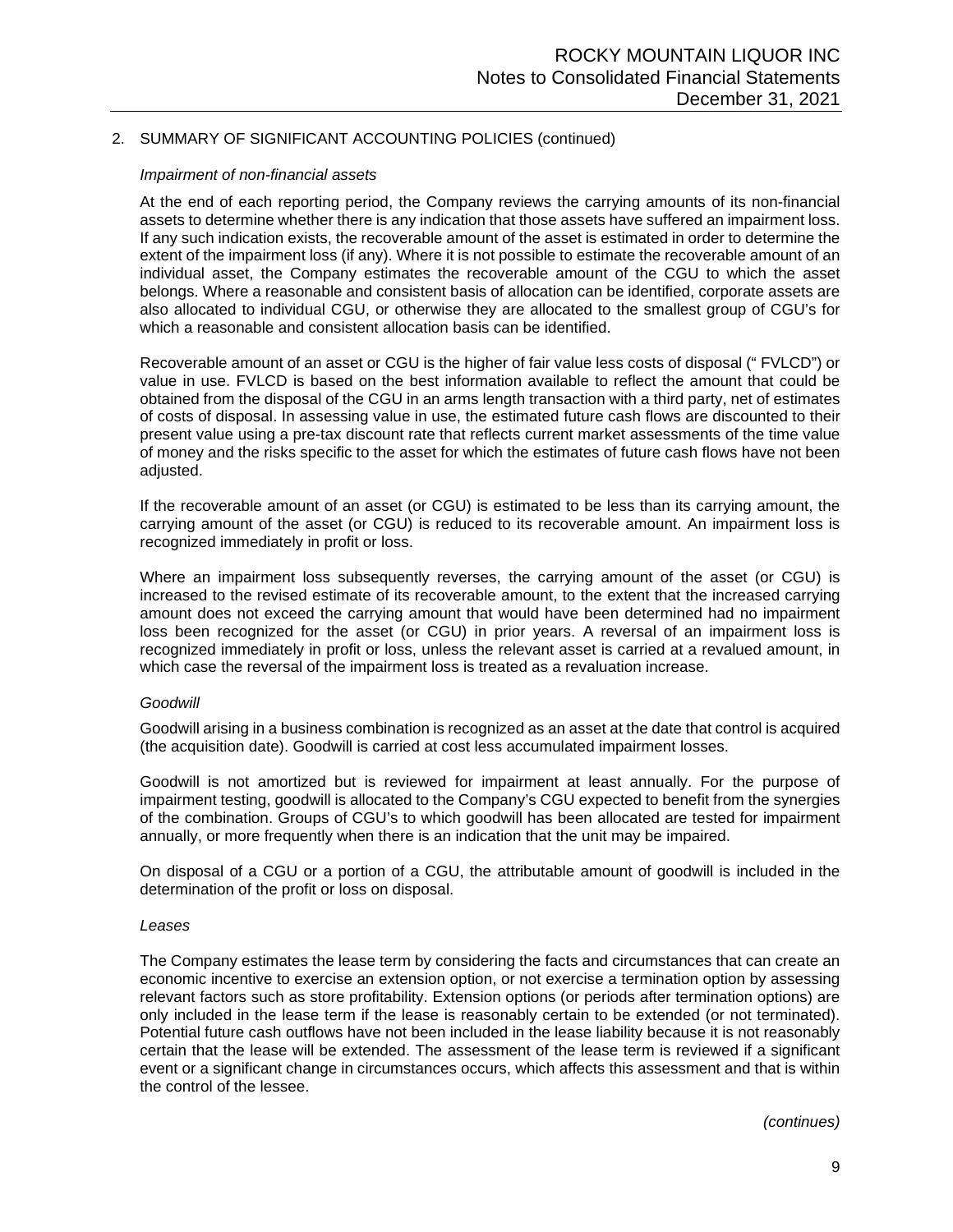#### *Interest income*

Interest income is recognized on an effective interest basis.

#### *Income taxes*

Tax expense comprises current and deferred taxes. Tax is recognized in the consolidated statement of comprehensive loss except to the extent it relates to items recognized in other comprehensive loss or directly in equity. Current tax is the expected payable on the taxable income for the year using rates enacted or substantively enacted at the year-end, and includes any adjustments to tax payable in respect of previous years.

Deferred tax is recognized, using the liability method, on temporary differences arising between the tax bases of assets and liabilities and their carrying amounts in the consolidated statement of financial position. Deferred tax is calculated using tax rates and laws that have been enacted or substantively enacted at the end of the reporting period, and which are expected to apply when the related deferred tax asset is realized or the deferred tax liability is settled.

Deferred tax liabilities are generally recognized for all taxable temporary differences, and are not recognized on temporary differences that arise from goodwill which is not deductible for tax purposes.

Deferred tax assets are recognized to the extent it is probable that taxable profits will be available against which the deductible temporary differences can be utilized and are reviewed at the end of the reporting period and reduced to the extent that it is no longer probable that sufficient taxable profits will be available to allow all or part of the asset to be recovered.

Deferred tax liabilities and assets are offset when there is a legally enforceable right to offset current tax assets and liabilities when the deferred tax balances relate to the same taxation authority. Current tax assets and tax liabilities are offset where the entity has a legally enforceable right to offset and intends to settle on a net basis, or to realize the asset and settle the liability simultaneously.

Deferred tax assets and liabilities are not recognized in respect of temporary differences that arise on initial recognition of assets and liabilities acquired other than in a business combination.

#### *Earnings per share*

Basic earnings per share is calculated using the weighted-average number of shares outstanding during the period. Diluted earnings per share is calculated using the treasury stock method whereby all options, warrants and equivalents are assumed if in-the-money, to have been exercised at the beginning of the period and the proceeds from the exercise are assumed to have been used to purchase common shares at the average market price during the period.

#### *Borrowing costs*

Finance costs directly attributable to the acquisition, construction or production of qualifying assets, which are assets that necessarily take a substantial period of time to get ready for their intended use, are added to the cost of those assets, until such time as the assets are substantially ready for their intended use. All other finance costs are recognized in profit or loss in the period in which they are incurred.

#### *Financial instruments*

The classification of a financial asset or liability is determined at the time of initial recognition. The Company does not enter into derivative contracts.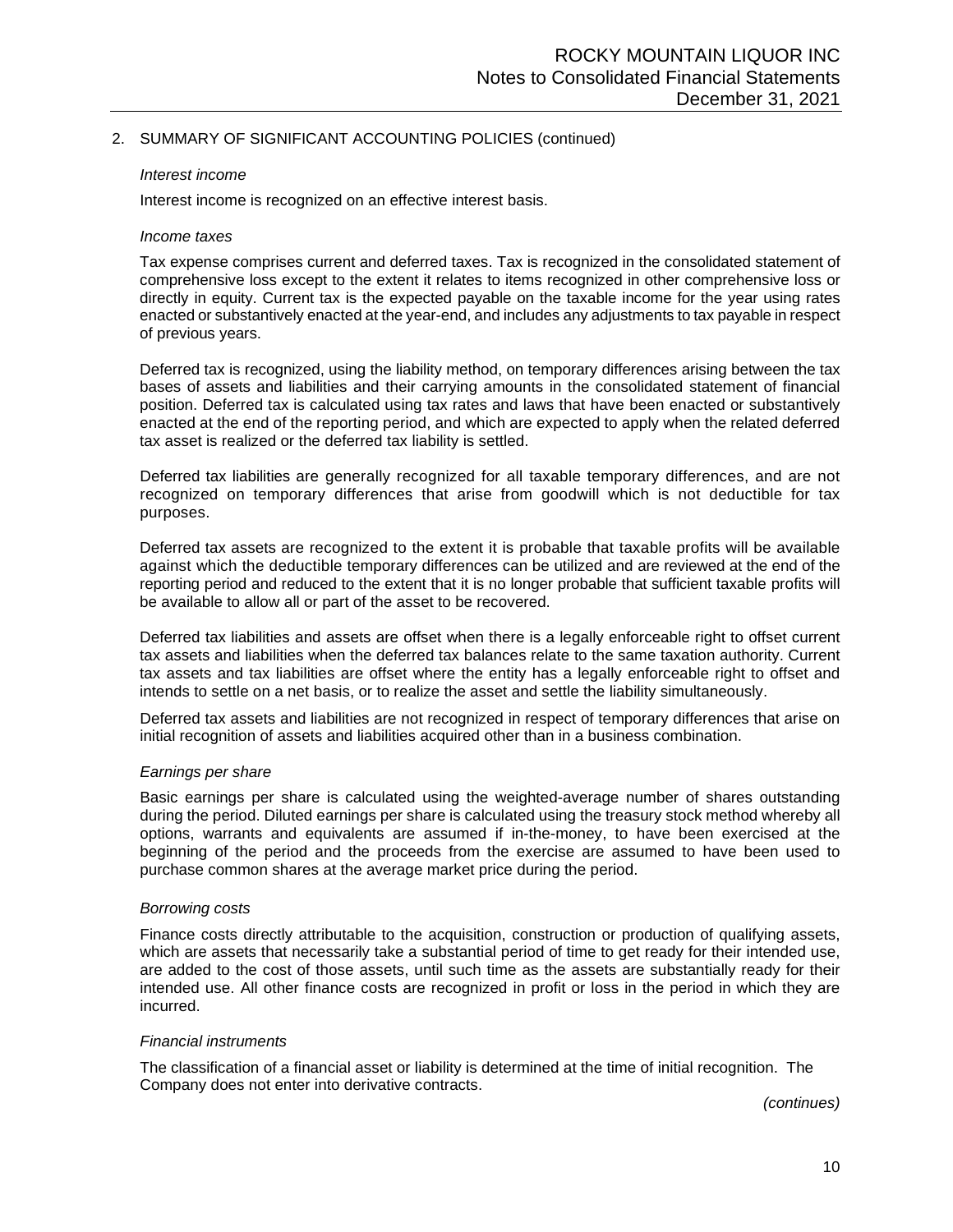Financial assets:

A financial asset is recognized when the Company has the contractual right to collect future cash flows. Financial assets are derecognized when the contractual rights to the cash flows from the financial asset expire, or when the financial asset and substantially all the risks and rewards are transferred. Financial assets are recognized at fair value through profit or loss ("FVTPL"), fair value through other comprehensive income ("FVOCI") or amortized cost.

Cash and cash equivalents are recognized at their fair value and carried at amortized cost.

Accounts receivable are initially recognized at their fair value, less transaction costs and subsequently carried at amortized cost using the effective interest method less impairment losses.

Interest income is recognized by applying the effective interest rate, except for short-term receivables when the recognition of interest would be immaterial.

#### Effective interest method

The effective interest method calculates the amortized cost of a financial asset and allocates interest income over the corresponding period. The effective interest rate is the rate that discounts estimated future cash receipts over the expected life of the financial asset, or, where appropriate, a shorter period, to the net carrying amount on initial recognition. Income is recognized on an effective interest basis for debt instruments other than those financial assets classified as FVTPL.

#### Impairment of financial assets

The expected loss model ("ECL") applies to financial assets measured at amortized cost, contract assets and debt investments measured at FVOCI. The ECL model applies to the Company's trade receivables (Note 17).

To assess credit losses, the Company considers a broad range of information when assessing credit risk and measuring expected credit losses, including past events, current conditions and forecasts that affect the expected collectability of future cash flows of the instrument.

In applying this forward-looking approach, the Company separates instruments into the below categories:

- 1. financial instruments that have not deteriorated significantly since initial recognition or that have low credit risk
- 2. financial instruments that have deteriorated significantly since initial recognition and whose credit loss is not low
- 3. financial instruments that have objective evidence of impairment at the reporting date

12-month expected credit losses are recognized for the first category while 'lifetime expected credit losses' are recognized for the second category.

The Company makes use of a simplified approach in accounting for impairment of receivables and records the loss allowance as lifetime expected credit losses. These are the expected shortfalls in contractual cash flows, considering the potential for default at any point during the life of the financial instrument. To calculate, the Company uses historical experience, external indicators and forwardlooking information to calculate the expected credit losses using a provision matrix.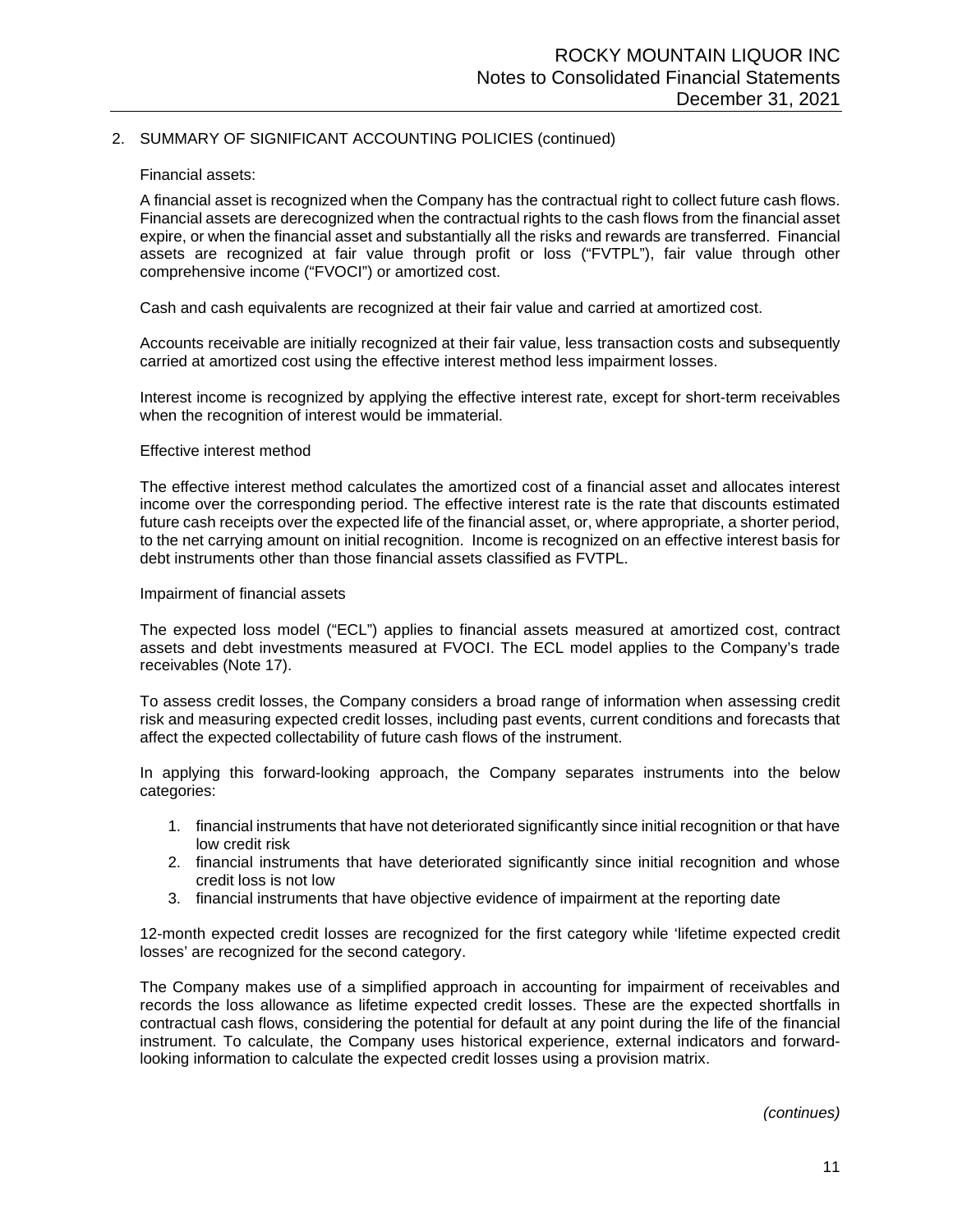The Company assesses impairment of accounts receivable on a collective basis when they possess shared credit risk characteristics and days past due.

For financial assets carried at amortized cost, the amount of the impairment is the difference between the asset's carrying amount and the present value of the estimated future cash flows, discounted at the financial asset's original effective interest rate.

#### Derecognition of financial assets

A financial asset is derecognized when the contractual right to the asset's cash flows expire or the Company transfers the financial asset and substantially all risks and rewards of ownership to another entity.

#### Financial liabilities:

A financial liability is recognized when the Company has the contractual obligation to pay future cash flows. Financial liabilities consist of accounts payable and accrued liabilities, operating facility and bank loan and are recognized at amortized cost using the effective interest rate method.

#### Derecognition of financial liabilities

The Company derecognizes financial liabilities when the Company's obligations are discharged, cancelled or they expire. When an existing liability is replaced by another from the same lender on substantial different terms, or the terms of an existing liability are substantially modified, such a change results in a modification adjustment recognized through profit or loss. The adjustment is calculated as the difference between the original contractual cash flows and the present value of the modified cash flows at the original contracted effective interest rate. Management will monitor debt instruments for significant events that affect future cash flows. Events that could lead to a modification may include amendments, large debt repayments or large draws on a debt instrument.

#### *Equity*

An equity instrument is any contract that evidences a residual interest in the assets of an entity after deducting all of its liabilities. Equity instruments issued by the Company are recorded at the proceeds received, net of direct issue costs.

#### *Leasing Activities*

The Company leases properties for its retail stores and head office. Lease contracts are typically made for fixed periods of 5 to 10 years but may have extension options. Lease terms are negotiated on an individual basis and contain a wide range of different terms and conditions.

At the inception of a contract, the Company assesses whether a contract is, or contains, a lease. A contract is, or contains, a lease if the contract conveys the right to control the use of an identified asset for a period of time in exchange for consideration. To assess whether a contract conveys the right to control the use of an identified asset, we assess whether:

- The contract involves the use of an identified asset;
- The Company has the right to obtain substantially all of the economic benefits from use of the identified asset throughout the period of use; and
- The Company has the right to direct the use of the asset.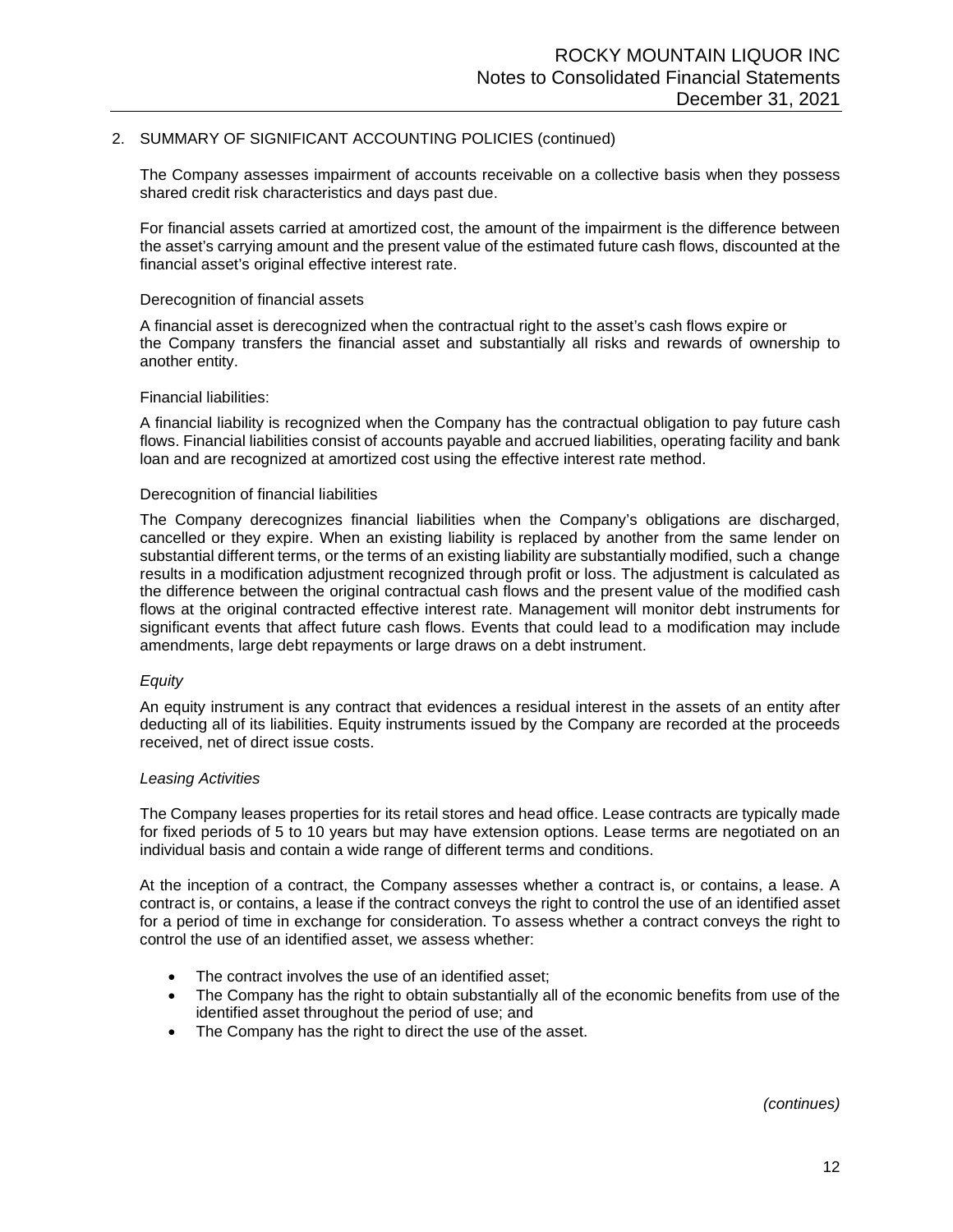The Company estimates the lease term by considering the facts and circumstances that can create an economic incentive to exercise an extension option, or not exercise a termination option by assessing relevant factors such as store profitability. Extension options (or periods after termination options) are only included in the lease term if the lease is reasonably certain to be extended (or not terminated). Potential future cash outflows have not been included in the lease liability because it is not reasonably certain that the lease will be extended. The assessment of the lease term is reviewed if a significant event or a significant change in circumstances occurs, which affects this assessment and that is within the control of the lessee.

Leases are recognized as a right-of-use asset and a corresponding lease liability on the lease commencement date. Each lease payment is allocated between the lease liability and finance cost. Finance cost is charged to profit or loss over the lease period so as to produce a constant periodic rate of interest on the remaining balance of the lease liability for each period. The right-of-use asset is depreciated over the shorter of the asset's useful life and the lease term on a straight-line basis.

Lease payments included in the measurement of the lease liability include the net present value of the following:

- Fixed payments (including in-substance fixed payments), less any lease incentives receivable;
- Variable lease payments that are based on an index or a rate;
- Amounts expected to be payable by the lessee under residual value guarantee;
- The exercise price of a purchase option if the lessee is reasonably certain to exercise that option; and
- Payments of penalties for terminating the lease, if the lease term reflects the lessee exercising that option.

The lease payments are discounted using the interest rate implicit in the lease. If that rate cannot be determined, the lessee's incremental borrowing rate is used. The incremental borrowing rate is the rate that the lessee would have to pay to borrow at prevailing interest rates, market precedents and the Company's specific credit spread, on similar terms and security. The lease liability is remeasured when any of the above factors used in determining initially liability measurement, change. When a lease liability is remeasured, a corresponding adjustment is made to the carrying amount of the right-of-use asset or it is recorded in profit or loss if the carrying amount of the assets has been reduced to zero.

Right-of-use assets are initially measured at cost, comprising the following:

- The amount of the initial measurement of the lease liability;
- Any lease payments made at or before the commencement date less any lease incentives received;
- Any initial direct costs; and
- Restoration costs

The right-of-use assets are depreciated on a straight-line basis over the lease term. The lease term consists of:

- The non-cancellable period of the lease;
- Periods covered by options to extend the lease, where the Company is reasonably certain to exercise the option; and
- Periods covered by options to terminate the lease, where the Company is reasonably certain not to exercise the option.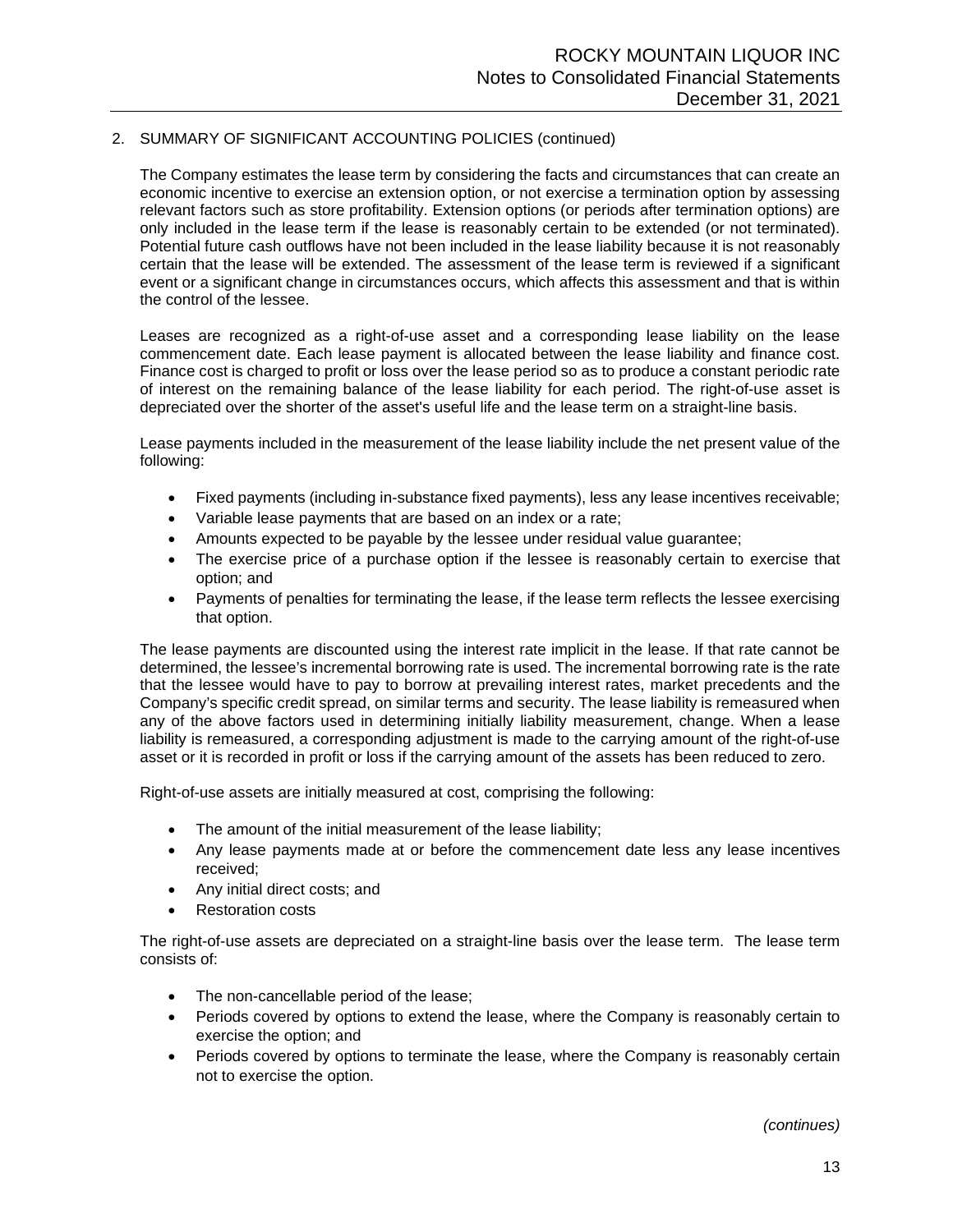If the Company expects to obtain ownership of the leased asset at the end of the lease, it depreciates the right-of-use asset over the underlying asset's estimated useful life. The right-of-use asset is periodically reduced by impairment losses, if any, and adjusted for certain remeasurements of the lease liability.

#### Future Accounting Pronouncements

In Jan 2020, the IASB issued amendments to IAS 1, Presentation of Financial Statements to clarify that the classification of liabilities as current or non-current should be based on rights that are in existence at the end of the reporting period and is unaffected by expectations about whether or not an entity will exercise their right to defer settlement of a liability. The amendments further clarify that settlement refers to the transfer to the counterparty of cash, equity instruments, other assets or services. The amendments are effective for annual reporting periods beginning on or after Jan 1, 2023 and must be applied retrospectively. The Company is currently evaluating the impact of these amendments.

In February 2021, the IASB published Definition of Accounting Estimates, amendments to IAS 8, Accounting Policies, Changes in Accounting Estimates and Errors. The amendments clarify the difference between an accounting policy and an accounting estimate. These amendments are effective for annual reporting periods beginning on or after January 1, 2023, with earlier application permitted. The Corporation and its subsidiaries are evaluating the impact of the adoption of these amendments.

In May 2021, the IASB published Deferred Tax Related to Assets and Liabilities from a Single Transaction, amendments to IAS 12, Income Taxes. The amendments clarify that for transactions in which both deductible and taxable temporary differences arise on initial recognition that result in deferred tax assets and liabilities of the same amount, deferred tax assets and liabilities are to be recognized. These amendments are effective for annual reporting periods beginning on or after January 1, 2023, with earlier application permitted. The Corporation and its subsidiaries are evaluating the impact of the adoption of these amendments.

#### 3. RELATED PARTY TRANSACTIONS

#### Transactions with Related Parties

During the year the Company paid rents of \$87,630 (2020 - \$87,630) in respect of three retail liquor stores (2020 – three) to privately held companies in which a key member of management is a significant shareholder. Rent is at market rates.

#### Key Management Personnel Compensation

The remuneration of Directors and other members of key management personnel during the year are as follows:

|                             |   | 2021             | 2020 |                  |
|-----------------------------|---|------------------|------|------------------|
| Wages and salaries<br>Other |   | 666,290<br>4,033 |      | 650,573<br>3,388 |
|                             | S | 670,323          |      | 653,961          |

Other includes health plan paid on behalf of members of key management. There are no other shortterm, long-term, termination or post-retirement benefits extended to any Directors and other members of key management personnel of the Company.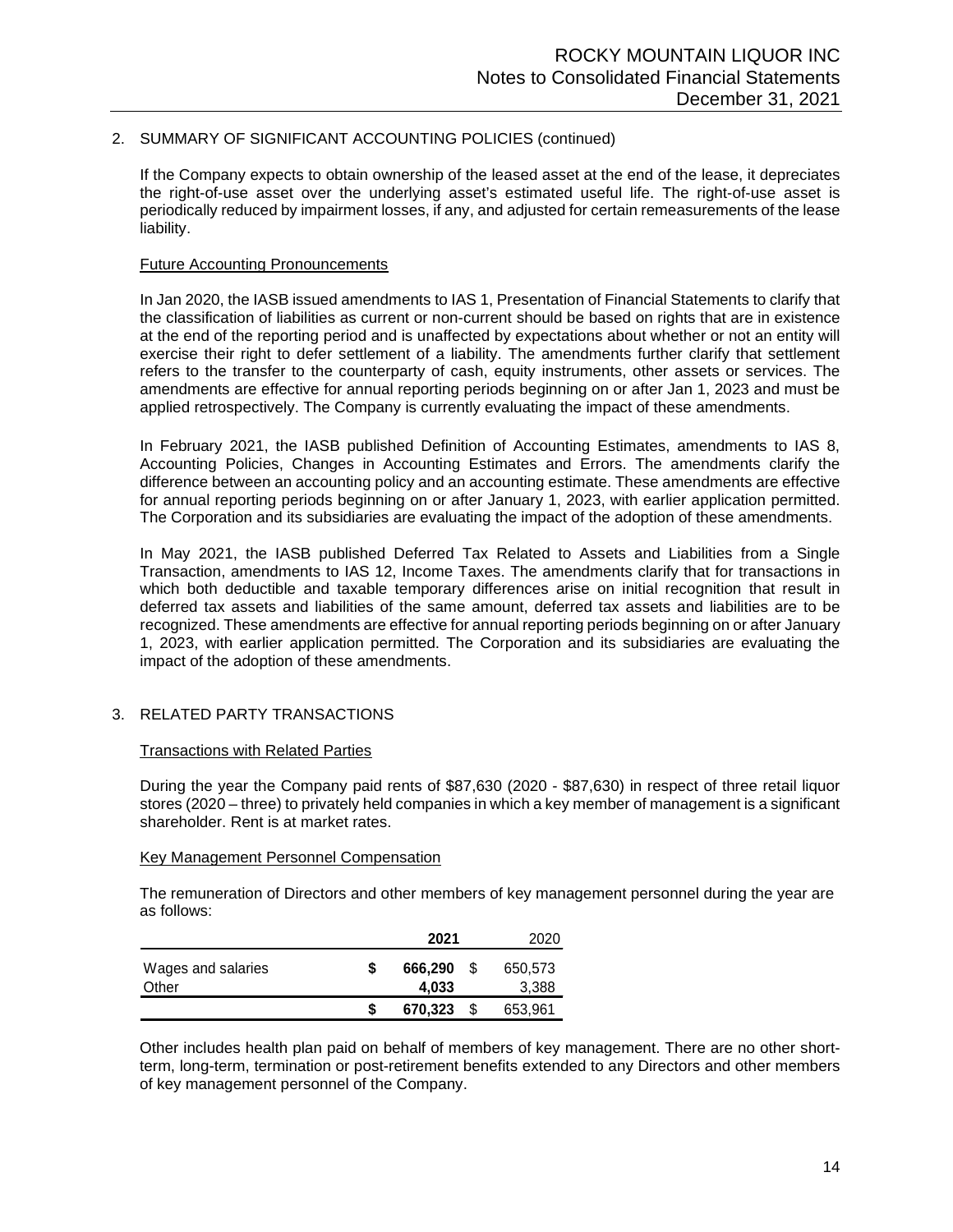#### 4. INVENTORY

The cost of inventory recognized as an expense and included in cost of sales for the year ended Dec 31, 2021 was \$34,739,994 (2020 - \$37,543,209). No inventory write downs were recognized in 2021 or 2020.

#### 5. SALE OF RETAIL STORES

In 2020 the Company sold three stores. No stores were sold in 2021. The proceeds were allocated to the assets as follows:

| Carrying Value |  |
|----------------|--|
|                |  |

|                                        | <b>Note</b> | Dec 31, 2020 |           |
|----------------------------------------|-------------|--------------|-----------|
| Cash and cash equivalents              |             | S            | 678       |
| Inventory                              |             |              | 226,144   |
| Property and equipment                 |             |              | 91,369    |
| Goodwill                               |             |              | 92,409    |
| Carrying value of net assets sold      |             | ß.           | 410,600   |
|                                        |             |              |           |
| Total cash consideration received      |             | S            | 366,822   |
| Gain on sale of property and equipment |             |              | (48, 631) |
| Loss on goodwill                       |             |              | 92,409    |
| Carrying value of net assets sold      |             | \$.          | 410,600   |

#### 6. PROPERTY AND EQUIPMENT

|                               | Dec 31, 2020<br>Opening NBV |           | Additions | Disposal           | Depreciation    |         | Dec 31, 2021<br><b>Closing NBV</b> |
|-------------------------------|-----------------------------|-----------|-----------|--------------------|-----------------|---------|------------------------------------|
| <b>Building</b>               | \$<br>163,996               | \$        |           | \$                 | \$<br>(6, 559)  | \$      | 157,437                            |
| Computer equipment            | 48,738                      |           | 3,760     | (1,219)            | (14, 975)       |         | 36,304                             |
| Computer software             | 480                         |           | 2,545     |                    | (1,752)         |         | 1,273                              |
| <b>Furniture and fixtures</b> | 531,382                     |           | 79,712    | (5,536)            | (112, 298)      |         | 493,260                            |
| Leasehold improvements        | 809,599                     |           | 61,908    | (610)              | (138, 875)      |         | 732,022                            |
| Motor vehicles                | 5,532                       |           |           | (593)              | (1, 574)        |         | 3,365                              |
|                               | \$<br>1,559,727             | \$        | 147,925   | \$<br>$(7,958)$ \$ | $(276, 033)$ \$ |         | 1,423,661                          |
|                               |                             |           | 2021      | 2021               |                 |         | 2021                               |
|                               |                             |           |           | Accumulated        | <b>Net Book</b> |         |                                    |
|                               |                             |           | Cost      | Depreciation       |                 |         | Value                              |
| <b>Building</b>               | \$                          | 316,225   | \$        | 158,788            | \$              | 157,437 |                                    |
| Computer equipment            |                             | 326,636   |           | 290,332            |                 | 36,304  |                                    |
| Computer software             |                             | 1,124,025 |           | 1,122,752          |                 | 1,273   |                                    |

Furniture and fixtures 2,915,615 2,422,355 **493,260** Leasehold improvements 2,462,803 1,730,781 **732,022** Motor vehicles **17,703** 14,338 **3,365** \$ 7,163,007 \$ 5,739,346 **\$ 1,423,661**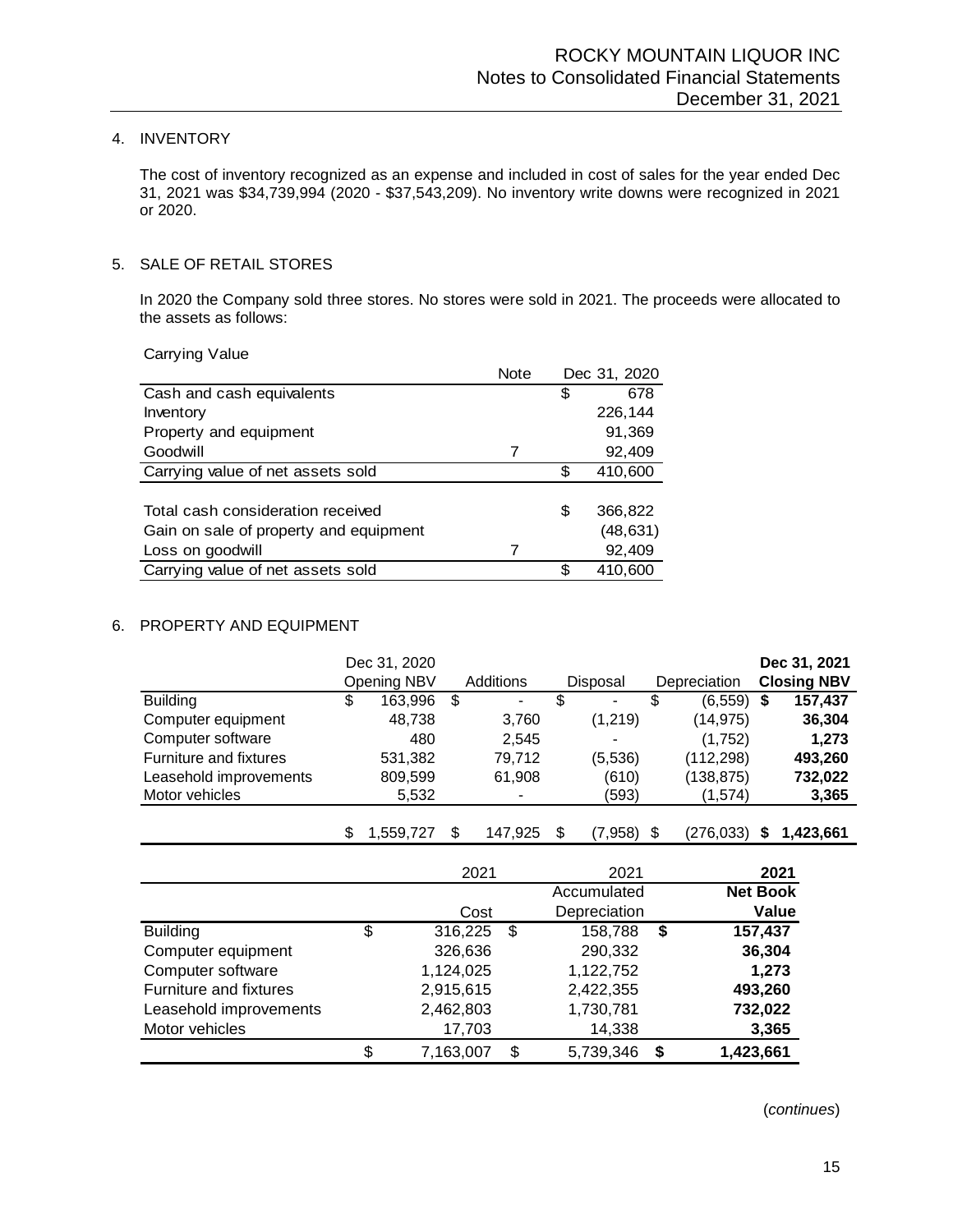### 6. PROPERTY AND EQUIPMENT (continued)

|                        | Dec 31, 2019<br>Opening NBV |           |    | Additions | Disposal |                              |      | Depreciation |    | Dec 31, 2020<br><b>Closing NBV</b> |
|------------------------|-----------------------------|-----------|----|-----------|----------|------------------------------|------|--------------|----|------------------------------------|
| <b>Building</b>        | \$                          | 170,830   | \$ | ۰         | \$       | $\qquad \qquad \blacksquare$ | \$   | (6, 834)     | S. | 163,996                            |
| Computer equipment     |                             | 55,674    |    | 12,093    |          | (545)                        |      | (18, 484)    |    | 48,738                             |
| Computer software      |                             | 5,392     |    | 960       |          | ۰                            |      | (5, 872)     |    | 480                                |
| Furniture and fixtures |                             | 690,394   |    | 18,305    |          | (45,069)                     |      | (132, 248)   |    | 531,382                            |
| Leasehold improvements |                             | 983,874   |    | 28,700    |          | (49,666)                     |      | (153, 309)   |    | 809,599                            |
| Motor vehicles         |                             | 7,304     |    | 711       |          | (282)                        |      | (2,201)      |    | 5,532                              |
|                        | S                           | 1.913.468 | S  | 60.769    | S        | (95,562)                     | - \$ | (318, 948)   | S  | 1,559,727                          |

|                        | 2020            | 2020            | 2020            |
|------------------------|-----------------|-----------------|-----------------|
|                        |                 | Accumulated     | Net Book        |
|                        | Cost            | Depreciation    | Value           |
| <b>Building</b>        | \$<br>316,225   | \$<br>152,229   | \$<br>163,996   |
| Computer equipment     | 329,284         | 280,546         | 48,738          |
| Computer software      | 1,121,480       | 1,121,000       | 480             |
| Furniture and fixtures | 2,863,450       | 2,332,068       | 531,382         |
| Leasehold improvements | 2,431,949       | 1,622,350       | 809,599         |
| Motor vehicles         | 85,672          | 80,140          | 5,532           |
|                        | \$<br>7,148,060 | \$<br>5,588,333 | \$<br>1,559,727 |

#### 7. GOODWILL

The Company sold three stores in 2020 resulting in a disposition of goodwill allocated to the associated liquor store CGU of \$92,409, included in the loss on disposal of property and equipment and goodwill on the consolidated statement of comprehensive loss.

|                               |             | <b>Liquor Store</b> |
|-------------------------------|-------------|---------------------|
|                               | <b>Note</b> | CGU                 |
| <b>Balance Dec 31, 2019</b>   |             | 6,307,819           |
| Goodwill disposed             | :5          | (92, 409)           |
| Balance Dec 31, 2020 and 2021 |             | 6,215,410           |

In conducting its annual goodwill impairment test, the Company performed a discounted cash flow ("DCF") analysis on its CGU to determine its value in use. The DCF was based on calculations and projections from financial budgets prepared by management and included the following significant factors.

Forecasted gross margins were based on past performance and expectations for market trends. A growth rate of between 1% to 2% (2020 assumption 0% - 2%) was based on industry statistics and past performance and was applied to revenue. Inflation between 0.5% to 1% (2020 assumption 0.5% - 1%) was applied to expenditures. A terminal growth rate of 2.0% was applied to the analysis to project cash flows beyond five years, which is consistent with the industry's expected growth rates, forecasted inflation rates and management's experience. A weighted average cost of capital ("WACC") pre-tax range of 11.4% and 12.3% (2020 range 9.8%-10.7%) was used and based on market capital structure of debt, risk-free rate, equity risk premium, beta adjustment to the equity risk premium based on a review of betas of comparable publicly traded companies, a risk premium, and after-tax cost of debt based on corporate bond yields.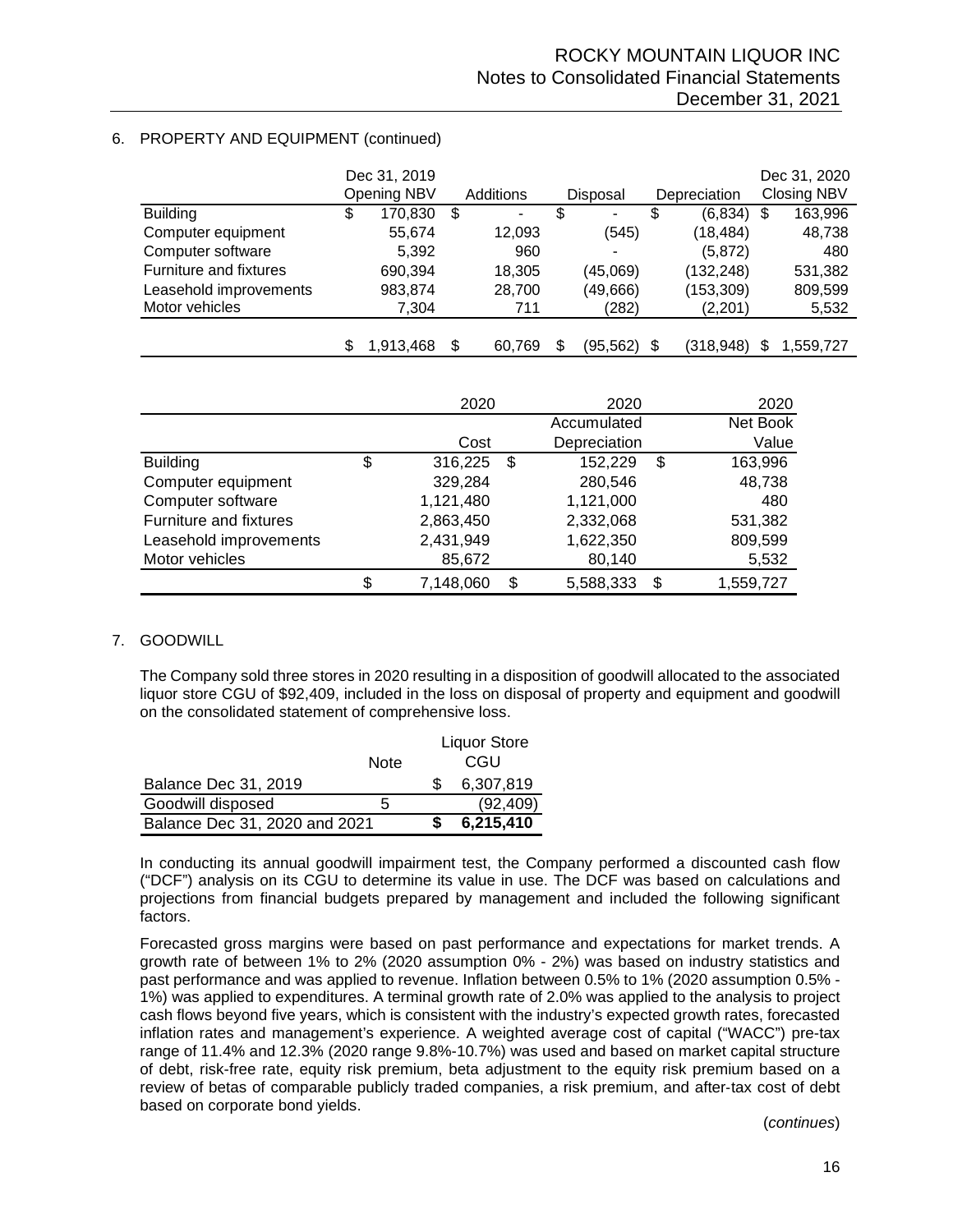#### 7. GOODWILL (continued)

Sensitivity testing is conducted as part of the annual impairment tests. A reduction of 14% to the 2022 sales or 16% to 2023 sales would reduce the recoverable amount to zero. An increase in the WACC to approximately 16.4% would reduce the recoverable amount of the CGU to its carrying value.

Management believes that any reasonable change in the key assumptions used to determine the recoverable amount would not cause the carrying amount of cash generating unit to exceed its recoverable amount. Management believes its assumptions are reasonable. If future events were to differ from management's best estimate, key assumptions and associated cash flows could be materially adversely affected and the Company could potentially experience future material impairment charges in respect of goodwill.

#### 8. OPERATING FACILTIY AND BANK LOAN

On May 31, 2021, through the Toronto-Dominion Bank ("TD"), the Company modified its existing credit agreement providing total availability up to a maximum of \$8,050,000 split between two facilities: 1) a demand, "operating facility" of \$5,400,000 and 2) a "term loan" of \$2,650,000. Both facilities bear interest at prime plus 1.5% per annum.

The operating facility availability is calculated as the lesser of i) \$5,400,000 and ii) 75% of accounts receivable to a maximum of \$1,000,000, plus 70% of the value of inventory plus goods and services tax and bottle deposits, less trade payables related to liquor and unremitted source deductions plus up to \$250,000 cash-in-transit allowances. Interest only payments are due monthly.

The term loan is amortized over 39 months, with monthly payments of interest and principal.

|                                      | Dec 31, 2021 |           |    | Dec 31, 2020 |
|--------------------------------------|--------------|-----------|----|--------------|
| <b>Current Liabilities:</b>          |              |           |    |              |
| <b>Operating facility</b>            | S            | 1,861,671 |    | 2,257,731    |
| Bank loan                            |              | 815,388   |    | 2,950,000    |
| <b>Total current</b>                 |              | 2,677,059 |    | 5,207,731    |
|                                      |              |           |    |              |
| Long term portion of bank loan       |              | 1,387,751 |    |              |
| Total utilization of TD's facilities | S            | 4,064,810 | -S | 5,207,731    |

Both facilities are secured by a general security agreement representing a first charge on all assets. Drawdowns and repayments are disclosed on the consolidated statements of cash flows on a net basis. The agreement includes a debt service covenant of adjusted EBITDA - unfinanced net capital expenditures - permitted distributions - cash taxes / (scheduled principal payments + interest), calculated based on a rolling four-quarter period, requiring the Company to maintain a ratio of actual earnings before interest, taxes, depreciation, and amortization (EBITDA) to projected EBITDA, on a standalone quarterly basis. As at Dec 31, 2021, the Company is in compliance with this covenant.

The previous agreement provided an available facility up to a \$8,350,000 at December 31, 2020, split between two facilities: 1) "operating facility" of \$5,400,000 and 2) reducing "bank loan" of \$2,950,000. The bank loan portion was a demand reducing facility to be repaid by quarterly payments of \$300,000 reducing over a period of two and a half years. Both facilities bore interest at prime plus 2.65% per annum.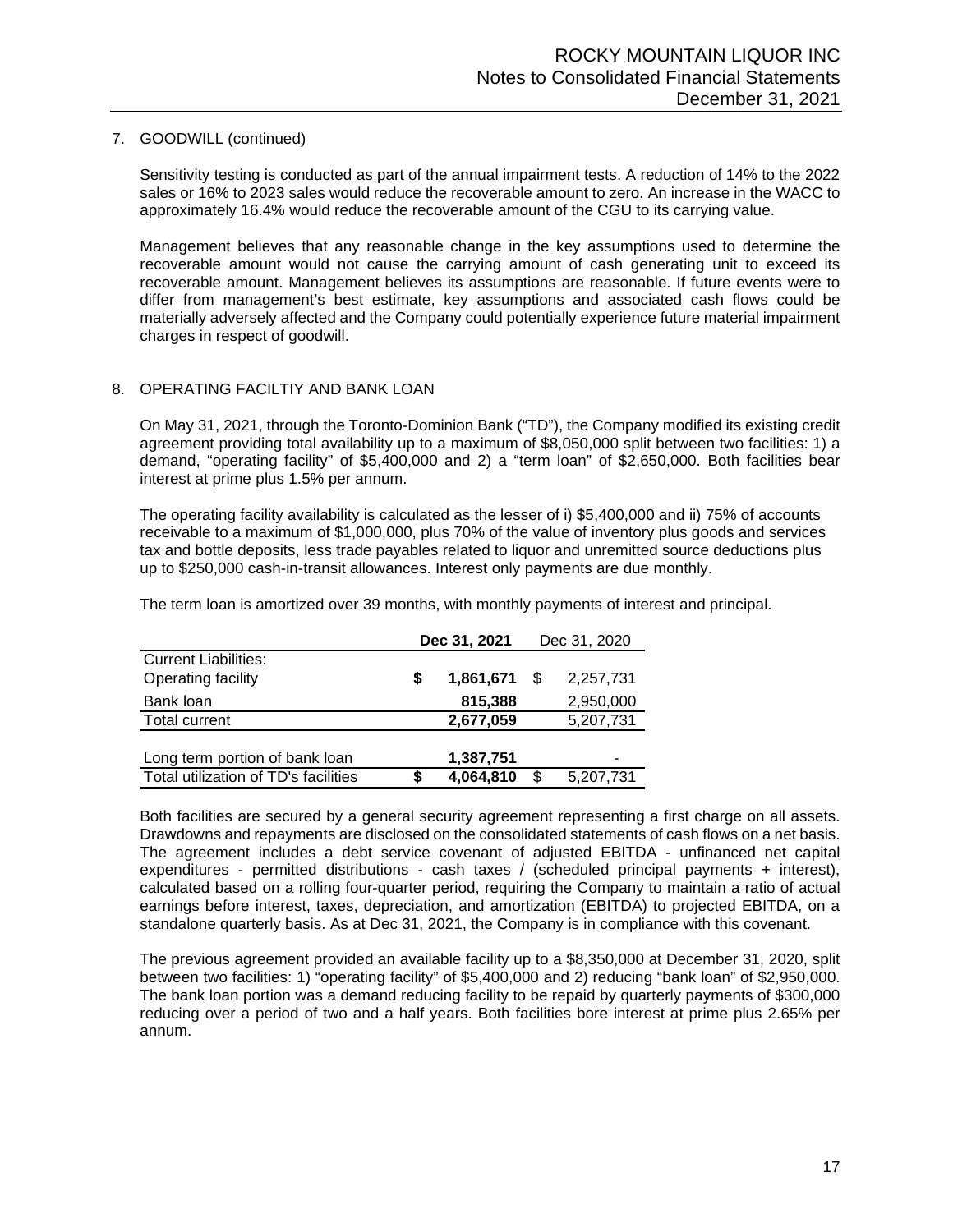### 9. INCOME TAXES

#### **Income tax expense:**

|                                                         |   | 2021           |   | 2020      |
|---------------------------------------------------------|---|----------------|---|-----------|
| Current tax expense (recovery):                         |   |                |   |           |
| Current period                                          | S | $\blacksquare$ | S |           |
| Prior period adjustments:                               |   | $\blacksquare$ |   |           |
| Deferred tax expense (recovery)                         |   |                |   |           |
| Origination and reversal of temporary differences       |   | 219,254        |   | 574,949   |
| Change in tax rates                                     |   |                |   | (15,262)  |
| Change in unrecognized deductible temporary differences |   | (415,627)      |   | (559,687) |
| Total income tax recovery                               |   | (196,373)      |   |           |

The actual income tax provision differs from the expected amount calculated by applying the Canadian combined federal and provincial corporate tax rates to income before tax. The rate decrease in the year was due to reductions in the provincial rate. These differences result from the following:

|                                                             |    |                 | 2021 | 2020            |
|-------------------------------------------------------------|----|-----------------|------|-----------------|
| Income before tax                                           | \$ | 946,292         |      | \$<br>1,520,606 |
| Statutory income tax rate                                   |    | 23.00%          |      | 24.00%          |
| Expected income tax                                         |    | 217,647         |      | 364,945         |
| Increase (decrease) resulting from:                         |    |                 |      |                 |
| Non-taxable items                                           |    | 1,215           |      | 201,915         |
| Change in unrecognized deductible temporary differences     |    | (415, 627)      |      | (559, 687)      |
| Change in tax rates and rate differences                    |    |                 | 392  | (7, 173)        |
| Income tax recovery                                         | \$ | $(196, 373)$ \$ |      |                 |
| Recognized deferred tax assets and liabilities:             |    | 2021            |      | 2020            |
| Deferred tax assets are attributable to the following:      |    |                 |      |                 |
| \$<br>Loss carryforwards                                    |    | 43,245          | \$   | 42,752          |
| Property and equipment                                      |    | 199,817         |      |                 |
| Finance costs                                               |    |                 |      |                 |
| Lease liabilities                                           |    | 3,010,432       |      | 3,205,839       |
| Deferred tax assets                                         |    | 3,253,494       |      | 3,248,591       |
| Set-off of tax                                              |    | (3,057,121)     |      | (3,248,591)     |
| Net deferred tax asset                                      |    | 196,373         |      |                 |
| Deferred tax liabilities are attributable to the following: |    |                 |      |                 |
| Right-of-use assets                                         |    | (2,863,348)     |      | (3, 106, 886)   |
| Goodwill                                                    |    | (193, 773)      |      | (141, 705)      |
| Deferred tax liabilities                                    |    | (3,057,121)     |      | (3,248,591)     |
| Set-off of tax                                              |    | 3,057,121       |      | 3,248,591       |
| \$<br>Net deferred tax liability                            |    |                 | \$   |                 |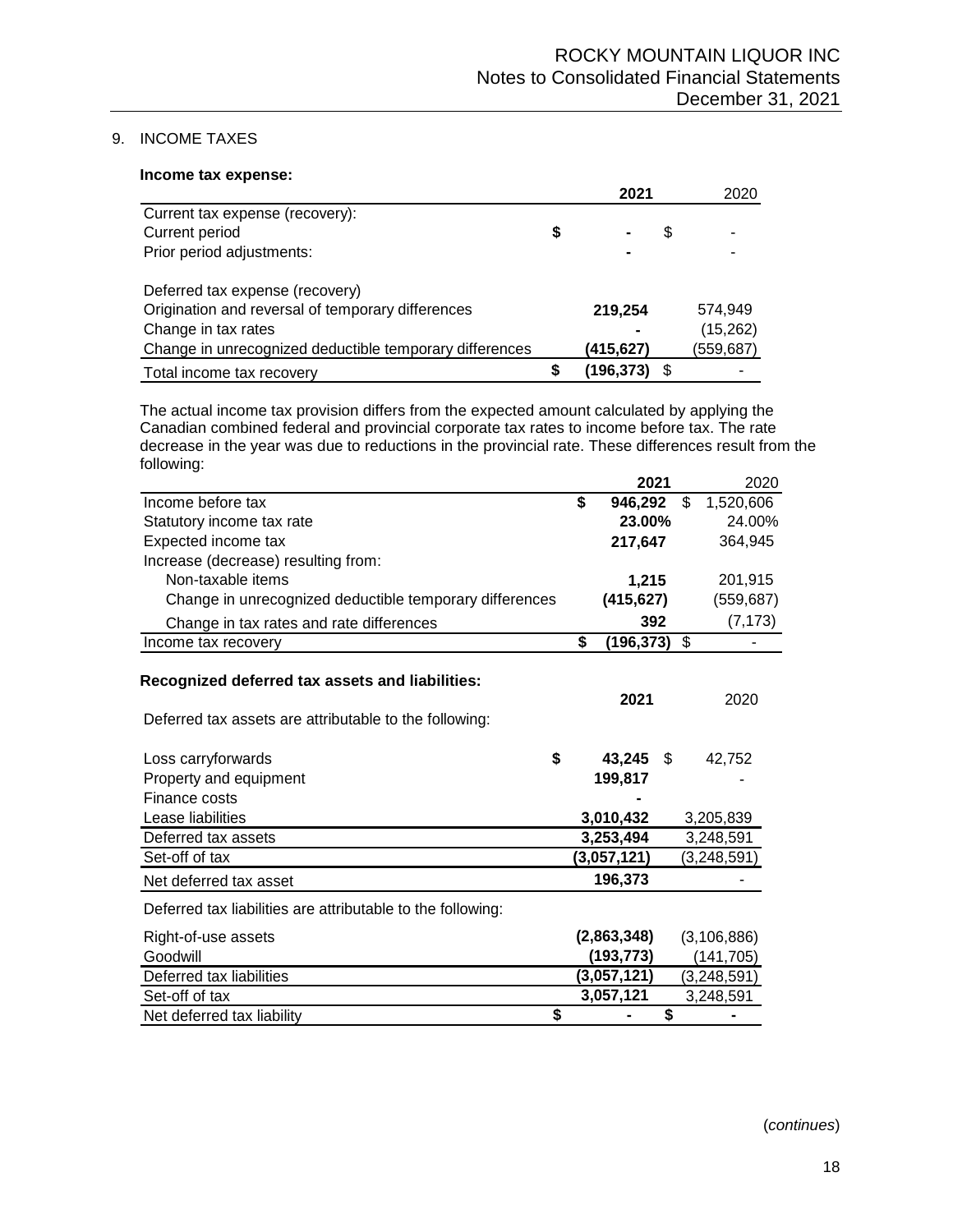#### 9. INCOME TAXES (continued)

#### **Unrecognized deferred tax assets:**

The Company also has taxable temporary differences of \$1,744,054 associated with the investment in its subsidiary for which no deferred tax liability has been recognized. The Company's loss carryforwards expire between 2036 and 2040.

|                                  | 2021    | 2020                 |
|----------------------------------|---------|----------------------|
| Deductible temporary differences |         | \$1.104.002          |
| Tax losses                       | 882.283 | 1,621,825            |
|                                  |         | 882,283 \$ 2,725,827 |

#### 10. SHARE CAPITAL

Authorized - Unlimited common shares

|                               | Number     | Amount    |
|-------------------------------|------------|-----------|
| Balance Dec 31, 2020 and 2021 | 47,489,937 | 7.377.311 |

#### 11. CONTRIBUTED SURPLUS

The table below summarizes the changes in contributed surplus:

|                               | Amount    |
|-------------------------------|-----------|
| Balance Dec 31, 2020 and 2021 | 1.014.911 |

#### 12. STOCK OPTION PLAN

#### Stock option plan ("Option Plan")

The maximum number of common shares that may be reserved for issuance under the Option Plan is 2,500,000 shares. There were zero shares issued or outstanding under the Option Plan at Dec 31, 2021 and 2020.

The exercise price of each option is determined on the basis of the market price at the time the option is granted. If the option has a discount to market price as an incentive for early redemption the exercise price may not be less than the discounted market price as defined by the policies of the TSX Venture Exchange ("TSXV"). For options that have no early redemption incentives, the exercise price may not be less than the closing price of a Rocky Mountain Liquor common share on the TSXV on the last trading day before the day the option is granted. The shares purchased on the exercise of an option must be paid for in full at the time of exercise. The Company operates equity-settled compensation plans. When the options vest in installments over the vesting period, each installment is accounted for as a separate arrangement.

#### 13. INCOME PER COMMON SHARE

#### Basic Income per Common Share

The calculation of basic earnings per common share for the year ending Dec 31, 2021 was based on net comprehensive income of \$1,142,665 (2020 – \$1,520,605) and a weighted average number of shares outstanding of 47,489,937 for both 2021 and 2020.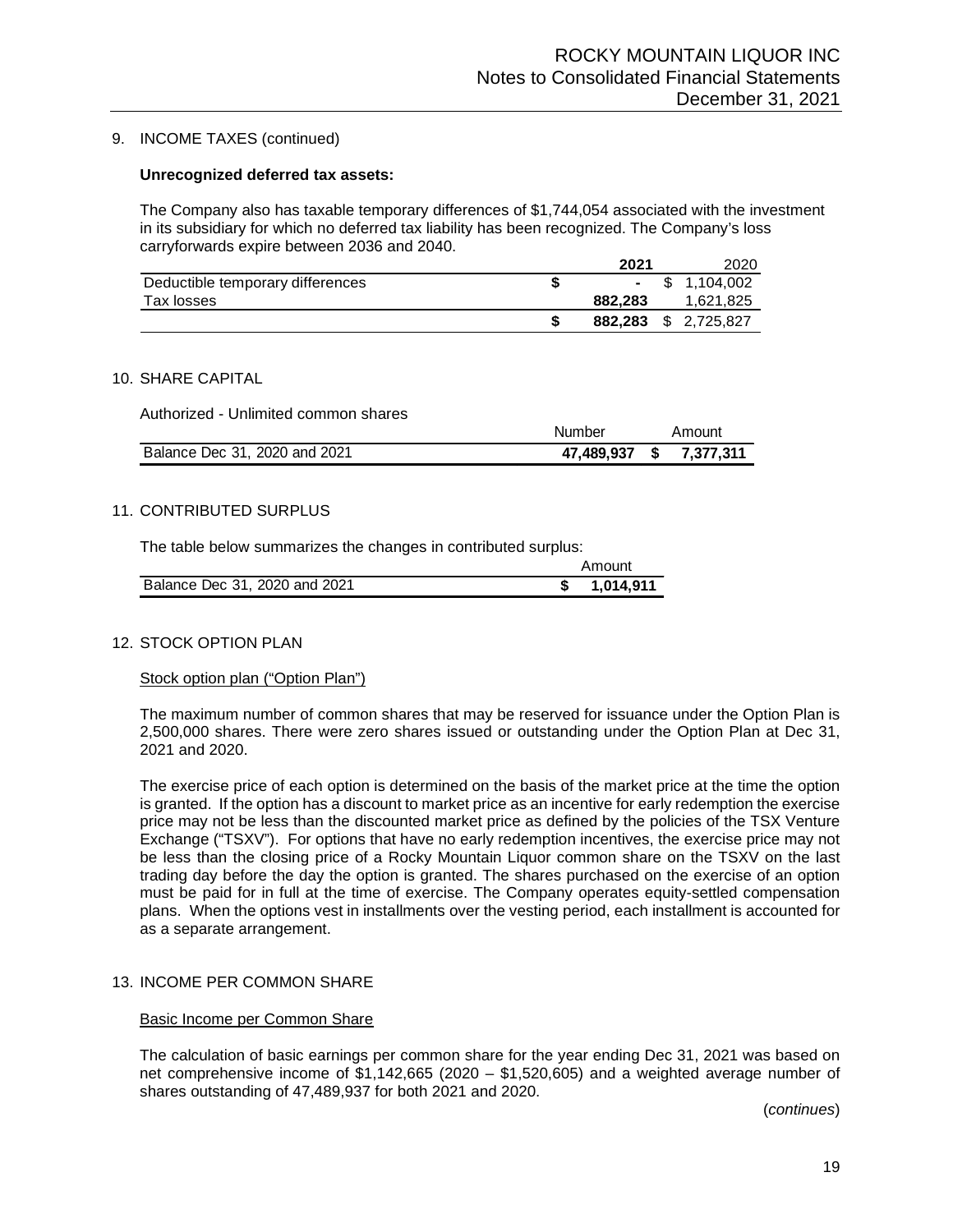#### 13. INCOME PER COMMON SHARE (continued)

#### Diluted Income (Loss) per Common Share

The calculation of diluted net earnings per common share for the year ending Dec 31, 2021 was based on net comprehensive income of \$1,142,665 (2020 – \$1,520,605) and a weighted average number of shares outstanding after adjustment for the effects of all dilutive potential shares of 47,489,937 for both 2021 and 2020.

#### 14. LEASES

The Company occupies various leased premises subject to minimum rent payments excluding the Company's proportion of occupancy costs. Lease commitments are based on the current lease term and one renewal period. In addition to the leases with the fixed minimum rental payments, the Company entered into a lone lease with a term of five years and a monthly rental based on standalone store performance.

Below is a summary of the activity related to right-of-use assets for the year ended Dec 31:

|                                  | 2021                        | 2020          |
|----------------------------------|-----------------------------|---------------|
| Opening balance                  | $$13,508,198$ $$13,103,781$ |               |
| Lease modification adjustment    | 17.094                      | 1.544.062     |
| Right-of-use assets depreciation | (1,075,953)                 | (1, 139, 645) |
| Balance at Dec 31                | \$12,449,339                | \$13,508,198  |

For the year ended Dec 31, 2021 right-of-use assets depreciation was recognized in the statement of comprehensive income.

Below is a summary of the activity related to lease liabilities for year ended Dec 31:

|                                      | 2021         | 2020         |
|--------------------------------------|--------------|--------------|
| Opening balance                      | \$13,938,430 | \$13,428,218 |
| Lease modification adjustment        | 17,094       | 1,544,062    |
| Finance costs on lease liabilities   | 703,740      | 626,305      |
| Lease payments                       | (1,570,430)  | (1,660,155)  |
| Balance at Dec 31                    | \$13,088,834 | \$13,938,430 |
|                                      |              |              |
| Current portion of lease liabilities | \$1,481,750  | \$1,551,951  |
| Non-current lease liabilities        | 11,607,084   | 12,386,479   |
| Balance at Dec 31                    | \$13,088,834 | \$13,938,430 |

For the year ended Dec 31, 2021 finance costs on lease liabilities were recognized in the statement of comprehensive income and lease payments were recognized in the statement of cash flows.

The following table presents the maturity analysis of contractual undiscounted cash flows, excluding likely lease term extensions, related to the Company's lease liabilities as of Dec 31, 2021.

|        |           |           |           |           |         | 2027 and   |           |
|--------|-----------|-----------|-----------|-----------|---------|------------|-----------|
|        | 2022      | 2023      | 2024      | 2025      | 2026    | thereafter | Total     |
| Leases | 1,527,394 | 1,449,111 | 1,171,565 | 1,054,819 | 866,024 | 1,941,288  | 8,010,201 |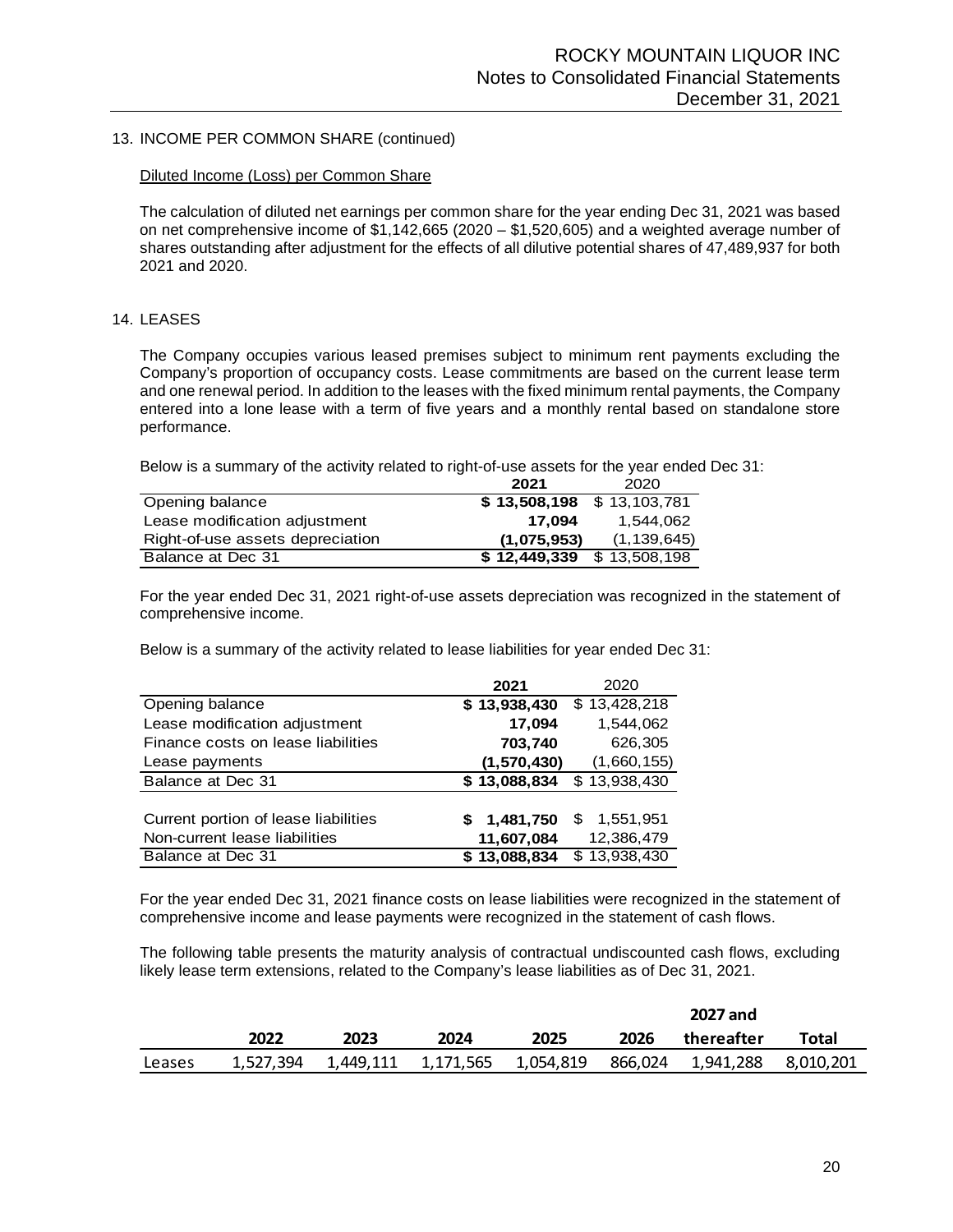#### 15. CHANGES IN NON-CASH WORKING CAPITAL ITEMS

|                                          | 2021        | 2020       |
|------------------------------------------|-------------|------------|
| Cash (used in) provided by               |             |            |
| Accounts receivable                      | \$<br>4.799 | (109, 964) |
| Inventory                                | (154, 131)  | 218,226    |
| Prepaid expenses and deposits            | (46, 653)   | 127,028    |
| Accounts payable and accrued liabilities | 41,524      | 198,769    |
| Goods and services tax payable           | (23, 216)   | 4,516      |
|                                          | (177,677    | 438,575    |

#### 16. CAPITAL

The Company's objectives when managing capital are:

- To ensure the Company has capital to support its growth strategy, and operations;
- To safeguard the Company's ability to continue as a going concern;
- To ensure compliance with all covenants; and
- To maintain a strong capital base so as to maintain investor, creditor and market confidence.

The Company considers capital to include shareholders' equity, operating facility, and bank loan offset by cash and cash equivalents.

|                           |    | 2021             | 2020           |
|---------------------------|----|------------------|----------------|
| Operating facility        | \$ | 1,861,671        | 2,257,731<br>S |
| Bank loan                 |    | 2,203,139        | 2,950,000      |
| Cash and cash equivalents |    | (118, 015)       | (146,992)      |
| Net debt                  | S  | 3,946,795<br>S   | 5,060,739      |
| Shareholders' equity      |    | 8,149,604        | 7,006,939      |
| Total capital             | S  | 12,096,399<br>S. | 12,067,678     |

The Company's capital structure is developed to focus on its operations and rebranding strategy. Management monitors the adequacy of capital and will adjust the structure accordingly by accessing credit facilities or issuing debt instruments. The Company meets its objectives for managing capital through strategic long-term planning and the annual budgeting process.

#### 17. FINANCIAL INSTRUMENTS

For cash and cash equivalents, accounts receivable, accounts payable and accrued liabilities, operating facility and bank loan, the carrying value approximates fair value.

As at Dec 31, 2021 and Dec 31, 2020 the classification of the Company's financial instruments as well as their carrying amounts and fair values, are shown in the table below.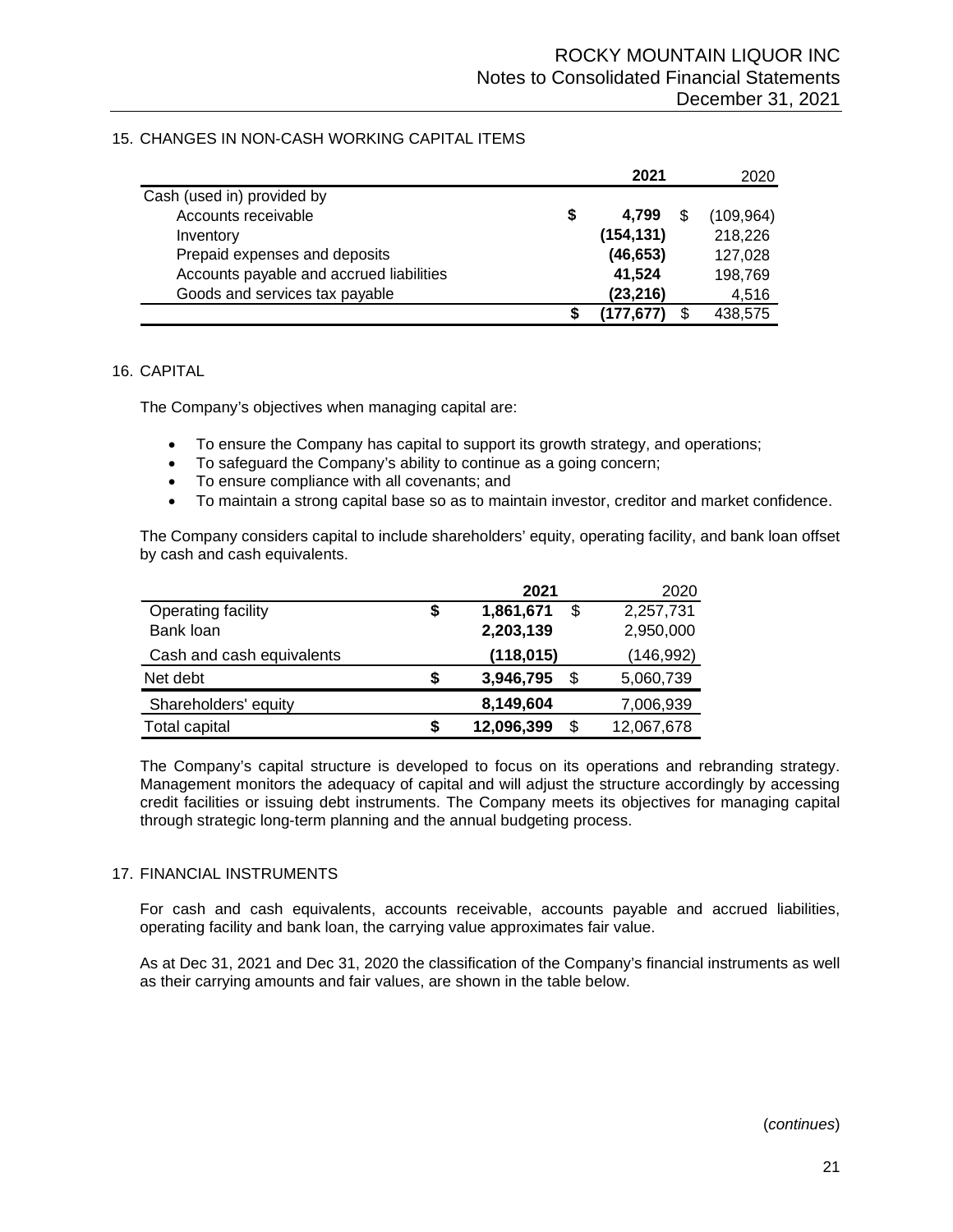#### 17. FINANCIAL INSTRUMENTS (continued)

|                                                | Dec 31, 2021             |           |                  |                   | Dec 31, 2020 |           |                   |           |  |
|------------------------------------------------|--------------------------|-----------|------------------|-------------------|--------------|-----------|-------------------|-----------|--|
|                                                | Carrying<br><b>Value</b> |           | <b>Estimated</b> |                   | Carrying     |           | <b>Estimated</b>  |           |  |
|                                                |                          |           |                  | <b>Fair Value</b> | Value        |           | <b>Fair Value</b> |           |  |
| <b>Financial Assets at Amortized Cost</b>      |                          |           |                  |                   |              |           |                   |           |  |
| Cash and cash equivalents                      | S                        | 118,015   | \$               | 118,015           | S            | 146.992   | S                 | 146,992   |  |
| Accounts receivable                            |                          | 433,401   |                  | 433,401           |              | 438,200   |                   | 438,200   |  |
| <b>Financial Liabilities at Amortized Cost</b> |                          |           |                  |                   |              |           |                   |           |  |
| Operating facility                             | 1,861,671                |           | 1,861,671        |                   | 2,257,731    |           | 2,257,731         |           |  |
| Bank loan                                      |                          | 2,203,139 |                  | 2,203,139         |              | 2,950,000 |                   | 2,950,000 |  |
| Accounts payable and accrued liabilities       |                          | 595,710   |                  | 595,710           |              | 554.186   |                   | 554,186   |  |

The Company has no financial instruments carried at fair value.

#### Risk Management

The Company is exposed to various risks associated with its financial instruments. These risks are categorized as credit risk, liquidity risk, and market risk. The significant risks for the Company's financial instruments are discussed below.

#### Credit Risk

Credit risk is the risk that one party to a financial instrument will cause a financial loss for the other party by failing to discharge an obligation. The Company manages its credit risk for its cash and cash equivalents by maintaining bank accounts with reputable Canadian banks.

The Company in its normal course of business is exposed to credit risk from its customers. The Company manages the risk associated with accounts receivables by credit management policies. All trade accounts receivable are due from organizations in Alberta's hospitality industry. The Company has \$nil expected credit loss from trade receivables (2020 - \$nil). \$Nil was recognized in 2021 and 2020 for bad debts on trade receivables.

#### Liquidity Risk

The Company's financial liabilities at Dec 31, 2021 have contractual maturities summarized below:

|                      |      |                      |  | <b>Current</b> | Non-Current |         |  |         |    |      |  |
|----------------------|------|----------------------|--|----------------|-------------|---------|--|---------|----|------|--|
|                      | Note | <b>Maturity Date</b> |  | 2022           |             | 2023    |  | 2024    |    | 2025 |  |
| Accounts payable and |      |                      |  |                |             |         |  |         |    |      |  |
| accrued liabilities  |      |                      |  | 595,710        |             |         |  | ٠       |    |      |  |
| Operating facility   |      |                      |  | 1,861,671      |             |         |  |         |    |      |  |
| Bank loan            |      | Aug 31, 2024         |  | 815,388        |             | 815,388 |  | 572,363 |    |      |  |
|                      |      |                      |  | 3,272,769      |             | 815,388 |  | 572,363 | \$ |      |  |